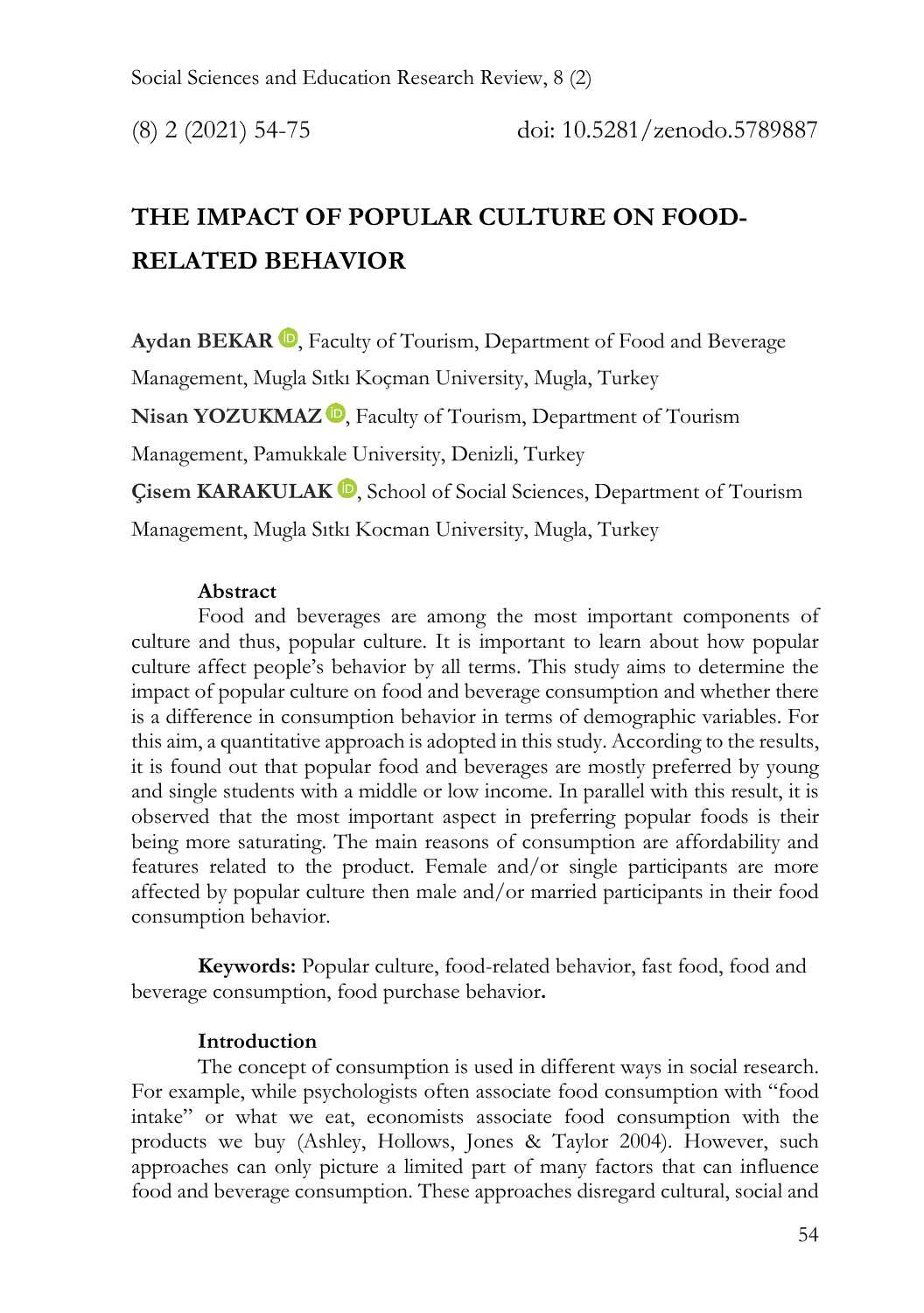fiscal constraints that limit freedom of choice by equating the food we eat and the beverages we drink with our choices (Warde & Martens 1998; Ashley et al. 2004).

Food and beverages are a big part of popular culture and beliefs, practices and trends within that culture affect people's eating habits in a more direct way. Together with commercial, political, media and other systems, popular culture is formed by ideas and objects produced by a society. With popular culture, new trends have emerged in food and beverage consumption. Some of these trends are outside-consumerism, dining out, dietary or herbal products, food and beverages for specific target groups (dieters, women, athletes, the elderly etc.), ready-to-eat or frozen meals, ethnic food (Rodriguez 2018) and fast food. For example, according to Lusiana, Laksono & Hariri (2020), popular culture leads the formation of new identities through Japanese food consumption which also results with a new lifestyle called "Japanese lifestyling" (pp. 21).

Previous studies on popular culture have mostly focused on fashion (Akar 2009), music (Chambers 1985; Rowe 1996), cinema (Morris 2004; Sargent, Heatherton, Ahrens, Dalton, Tickle & Beach 2002), TV shows (Couldry 2001; Couldry & McCarthy 2004a; Grossberg 2006; Güllüoğlu 2012; Kim, Agrusa, Chon & Cho 2008), sports (Rowe 1996), politics (Siu 1989; Goren 2016; Street 1997) and leisure (Rowe 1996). Apart from fast food research, the topic of popular culture in relation to food and beverage consumption has not been studied enough. Thus, more studies like current study should be performed for contributing to the literature on food-related behavior. The purpose of this study is to determine the impact of popular culture on food and beverage consumption and to reveal whether the consumption differs according to demographic variables.

## **Popular Culture**

The term "popular" refers to generally accepted works that are appreciated by the majority of people. This can be many things like a dance style or a song (Mickunas 2017). According to Storey (2018), the definition of popular culture is open to discussion, because it has always been defined explicitly and implicitly compared to other conceptual categories. In general, it is defined as mass culture that is created and enjoyed by people. According to Mickunas (2017), popular culture is the opposite of "high culture" that "elite minorities" have. Because the popular generally reflects the general taste of the lower and middle classes, as opposed to the sophisticated class whose tastes form a more formal and refined culture. Grossberg (2006) defines popular culture as the culture that appeals to a large audience that cannot be defined by a single sociodemographic variable such as class or gender, regardless of where and by whom it is produced. Browne (1973) describes popular culture as all life elements that are not purely intellectual or elitist and also not completely spread by mass media tools and states that popular culture consists of spoken and printed words,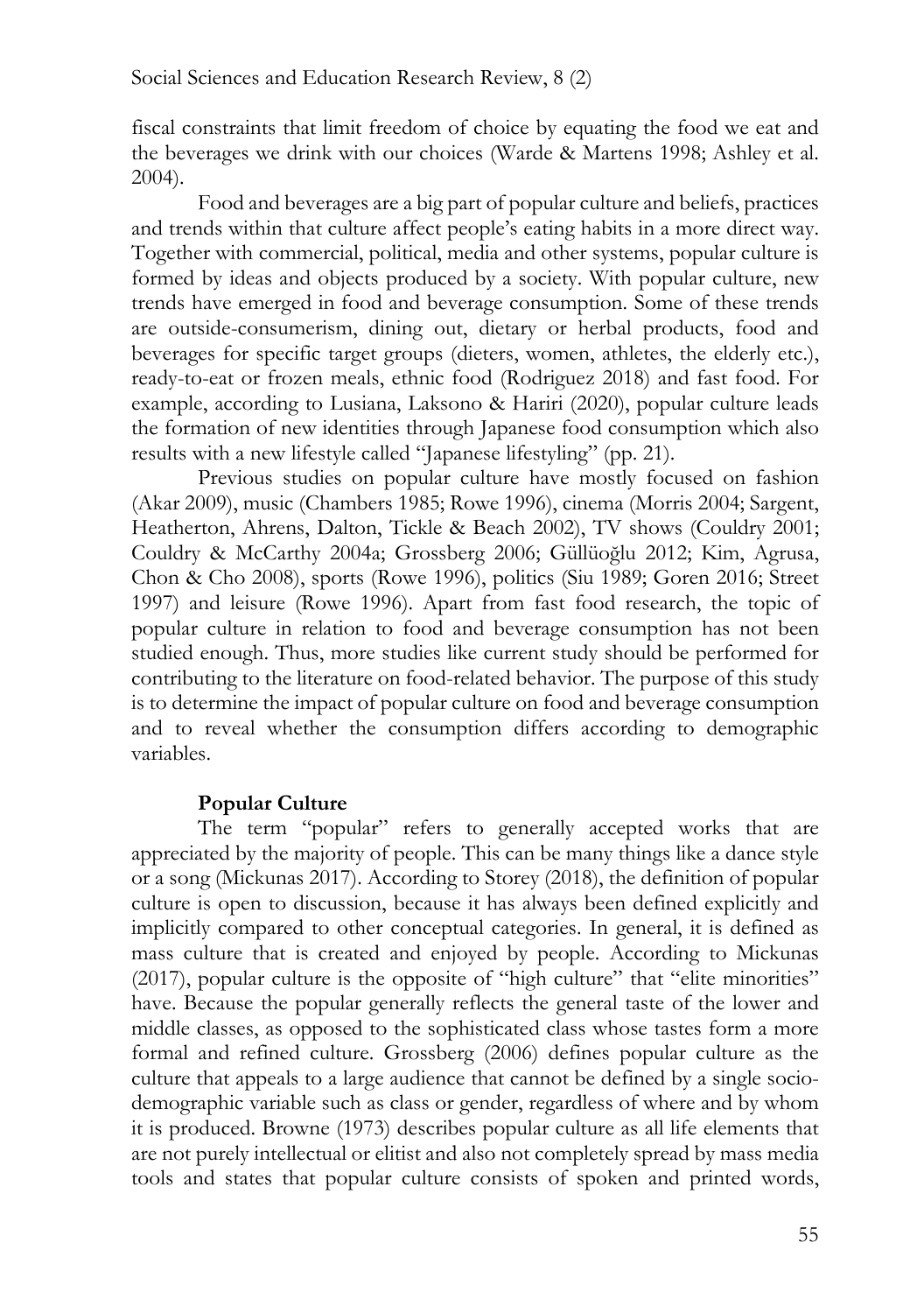sounds, pictures, objects and works, and in this context, it embraces all layers of society and culture that are "mass", "popular" and "public" except the elite class. In this sense, popular culture that belong to the people has characteristics of mass society as an element that is attributed to the masses in the process of mass society (Akar 2009). Fiske (1999) regards popular culture as a phenomenon that includes both the possibility of social change and the impulses to maintain this change within energy and vitality of human evidence. In short, popular culture is defined as the dominant culture in a certain period of a society (Sözen 2006) or a culture of use and consumption (Erdoğan 1999).

According to Bektaş (1996), popular culture represents the cultural elements of the public that are observed in all kinds of production forms in which urban life exists. It includes different elements such as football teams, religious holidays, pop music, blue jeans, arabesque and Coca-Cola. The common features of these elements are that they cover activities outside of work life and are intended to entertain people. Popular culture does not aim to provide useful information or to educate people; its main purpose is to make people have a good time. It is a widely accepted approach that popular culture is the culture of everyday life brought by modernization; it helps to get rid of negative aspects of reality and creates artificial happiness. Nevertheless, it is an undeniable fact that it arises from common needs of a society (Batmaz 1981).

After World War II, the meaning of popular culture has begun to change with mass culture, media culture, image culture and consumption culture and be seen as "the product of mass consumption". It is inevitable for popular culture to turn to mass culture for "anonymous" audiences. Nonetheless, general popular culture has become a part of consumption for consumers. This trend has been named as "culture industry" by Frankfurt School. Thinkers of Frankfurt School claim that popular culture is a factory producing standardized products. Popular culture reflects not "the original" but "the imitated". In other words, it does not represent anything. On the contrary, it just represents mass media culture (Mickunas 2017). One of the most frequently mentioned concepts in defining popular culture is mass media (Milestone & Meyer 2020). According to Grossberg (2006), since the beginning of 20th century, new communication technologies have become the main sources of popular culture. They have mediated not only the expansion and distribution of popular culture, but also its formation. Popular culture is thought to consist of "mainstream" ideas, attitudes, images, rituals spread by various media outlets. This thought is supported with globalization which has been highlighted by Western countries for the aim of creating "a more homogenized world order". There is also a connotation of popular culture such as "mass appeal" displayed by different media such as advertisements, movies and television (Mickunas 2017).

As mentioned above, one of the most important tools that feed and spread popular culture is mass media. Before mass media have become so widespread, it was observed that people looked out for their local cultures more.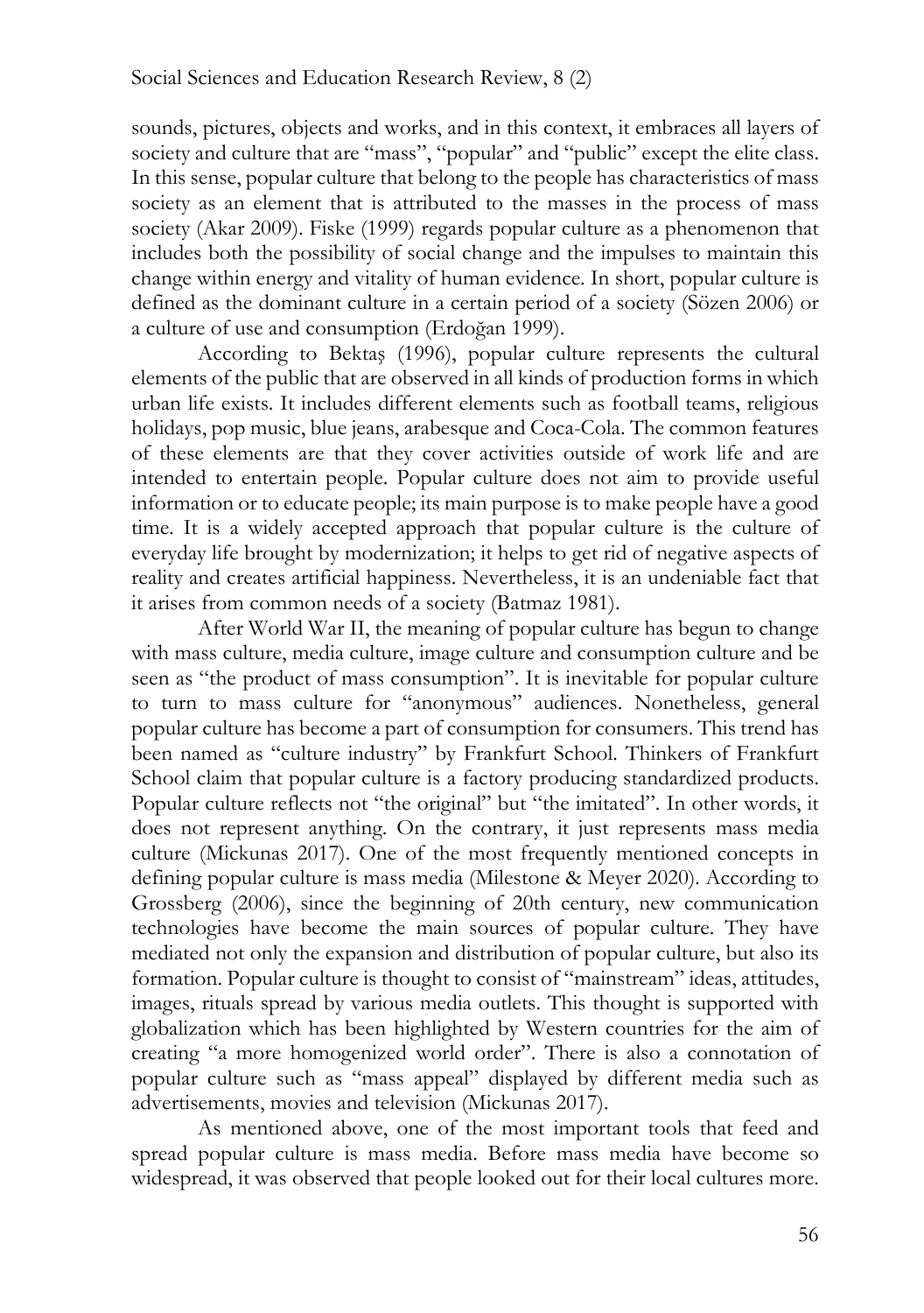According to Güllüoğlu (2012), continuous and unconscious consumption has started with the influence of the media. The individuals who are exposed to visual media that is an important element of mass media, are affected by what they see or hear in the media. What media displays as "trendy", "attractive", or "sensational" becomes the perception of the audience. Similarly, the behaviors and emotions displayed on a television screen by a charismatic actor are also embraced and imitated by viewers who want to define their ideal self with their favorite television star. Although it does not change the situation whether these emotions or behaviors are romantic or violent, positive or negative, many psychology studies show that people adopt their attitudes and behaviors through visual media at a very early age. These attitudes and behaviors continue to exist in the individual (Sargent et al. 2002) and are even strengthened by mass media (Couldry 2001; Couldry & McCarthy 2004a; 2004b).

Popular culture is a concept that has penetrated into contemporary society. It is the center of consumerism that feeds social media today. Although it is attributed to Western societies, there is no limit that it cannot reach with globalization (Harvey 1989; Storey 2018), and its effects have continued to be felt in every field. In recent years the impact of mass media has been adopted by social media which has become a part of almost every individual's life. And this also has affected the food-related behavior of consumers.

## **Food and Beverage Consumption and Popular Culture**

According to Warde (1997), the consumption of food and beverages is universal, usual and very valuable. Every human being eats; although many people have several meals a day without even thinking about eating, this activity is holistically linked to many significant factors of life. In this regard, food and beverages are different from other fields that are used to explain consumption. Cultural studies generally focus on purchases that include symbols such as cars and clothing. Similar symbols are actually found in food and beverage industry. Many food and beverage related activities are private or family activities. It deals with physical and emotional needs and is an important element of family formation. It can also take up more space in families' budgets than clothing and entertainment. For this reason, food and beverage consumption is an element that regulates the aspects that strengthen identity and symbolize status.

Regardless of a society's economic system, food and beverages have always been a part of a symbolic system that conveys cultural messages. Food and beverages are specific indicators that makes modern social life comprehensible. For example, with whom and where, at what time of day and what we eat is affected by many different variables such as sex, age, social status and income level (Finkelstein 2003). Bell and Valentine (1997) state that every meal we eat gives information about our personality and our place in the world.

The impact of food and beverages on popular culture has increased as chefs have become famous and cooking has moved away from its traditional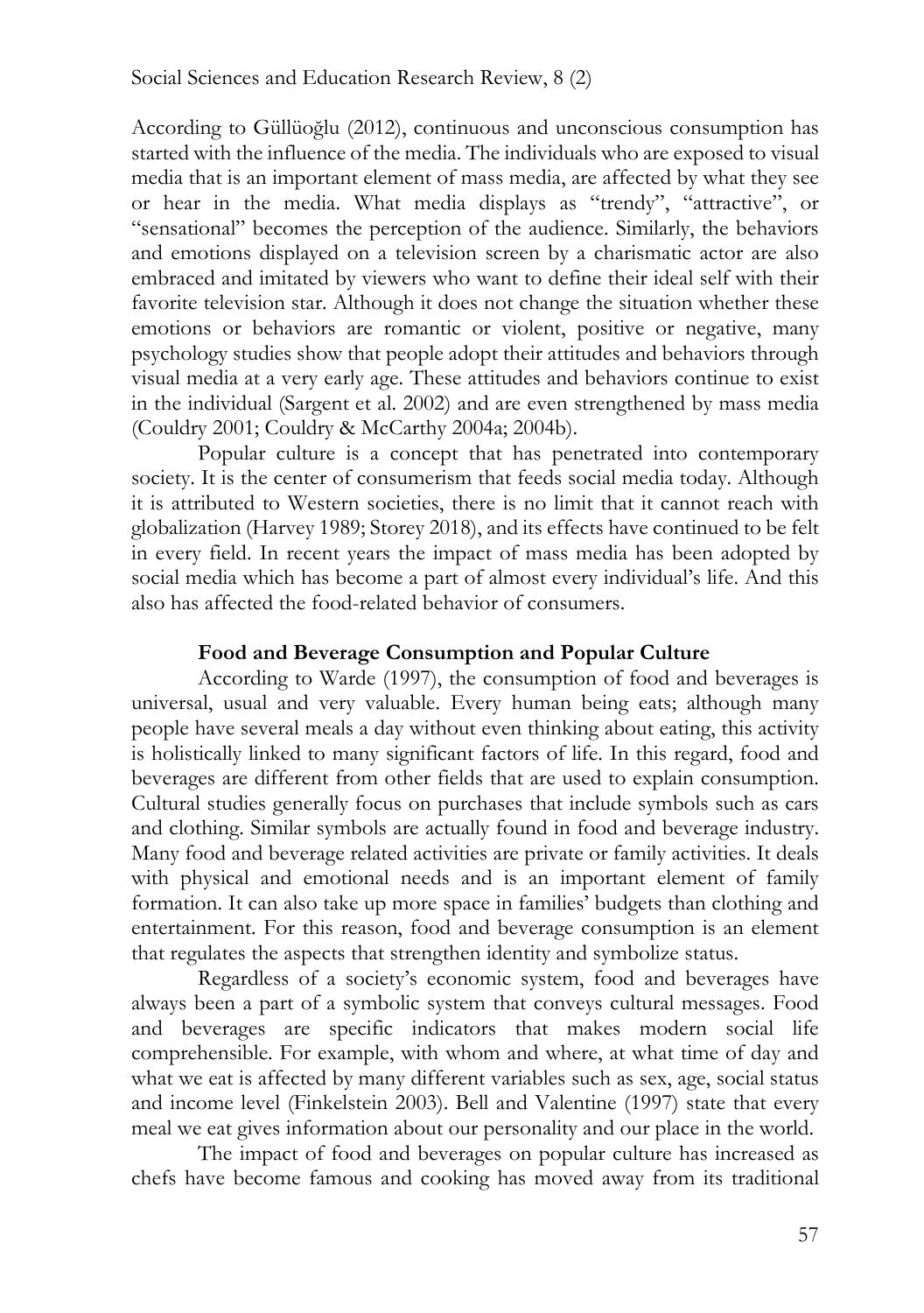meaning through media and become one of the main subjects of TV shows. The impact of popular food and beverage culture on public policy has also increased as well as its use as a substantial tool to reflect cultural values and ideologies (LeBesco & Naccarato 2018).

According to Finkelstein (2003), the history of dining is one of the mechanisms of constant adaptation to new food and beverages and new cooking techniques. The flavors of food and beverages and cuisines are not static. For example, tomatoes, hot peppers and chili pepper have a dynamic past. Although they seem like ordinary ingredients in our diet now, they are indeed recent European discoveries. The same is true for Asian flavors such as coconut milk, bean sprouts, water chestnut and coriander. The integration of a cuisine occurs as a result of the interaction of many different social factors such as creativity, nostalgia and commercial pressures. Today one of the most significant social factors in this regard is popular culture. Health, self-care and pursuit of eternal youth have become personal goals because modern Western societies praise and promote youth and slimness in popular culture. Thousands of products are produced to assist people in their struggle to stay young and thin with commercial concerns. Highly recommended products such as supplements, dietary products or herbal extracts have become strong aspects of cultural pressures for individuals to follow this trend. Especially young people are more likely to follow the latest food and beverage trends (Fieldhouse 2013).

Necessity, pleasure, social distinction, opportunities and values intersect at dinner tables; these factors determine who will sit where at the table, what will be on the plate or whether there will be a plate, who will prepare and serve dishes. However, food and beverages are stronger indicators in situations which are repeated on daily basis. In Western societies, everyone can recognize social indicators of whether a family normally eats caviar, hot dogs or frozen foods (Grew 2018). In this context, the French sociologist Luce Giard regards cooking as a form of popular culture. This point of view is a potentially useful basis for developing food and beverage consumption within cultural studies. Culturally, Giard argues that there is a difference between "authentic" popular culture produced within traditional cultures of women and inauthentic popular culture which is mass and industrial, not produced by people but for people (Hall 1981; Bennett 1981). To recognize different and important social functions complemented by food and beverages requires considering the consequences when these functions change or deteriorate. For example, when food and beverages are universally available, homogenized and packaged, they may lose the possibility of symbolizing different social identities. Rather, they constitute social meanings that are tailored to society and to serve successful advertising campaigns, in other words, commercial concerns that have created the Pepsi generation, the Benetton tribe and McDonald's family. Such connections and affiliations lead to a new understanding of identity offered by global marketing campaigns that have been estranged from local and unique influences and are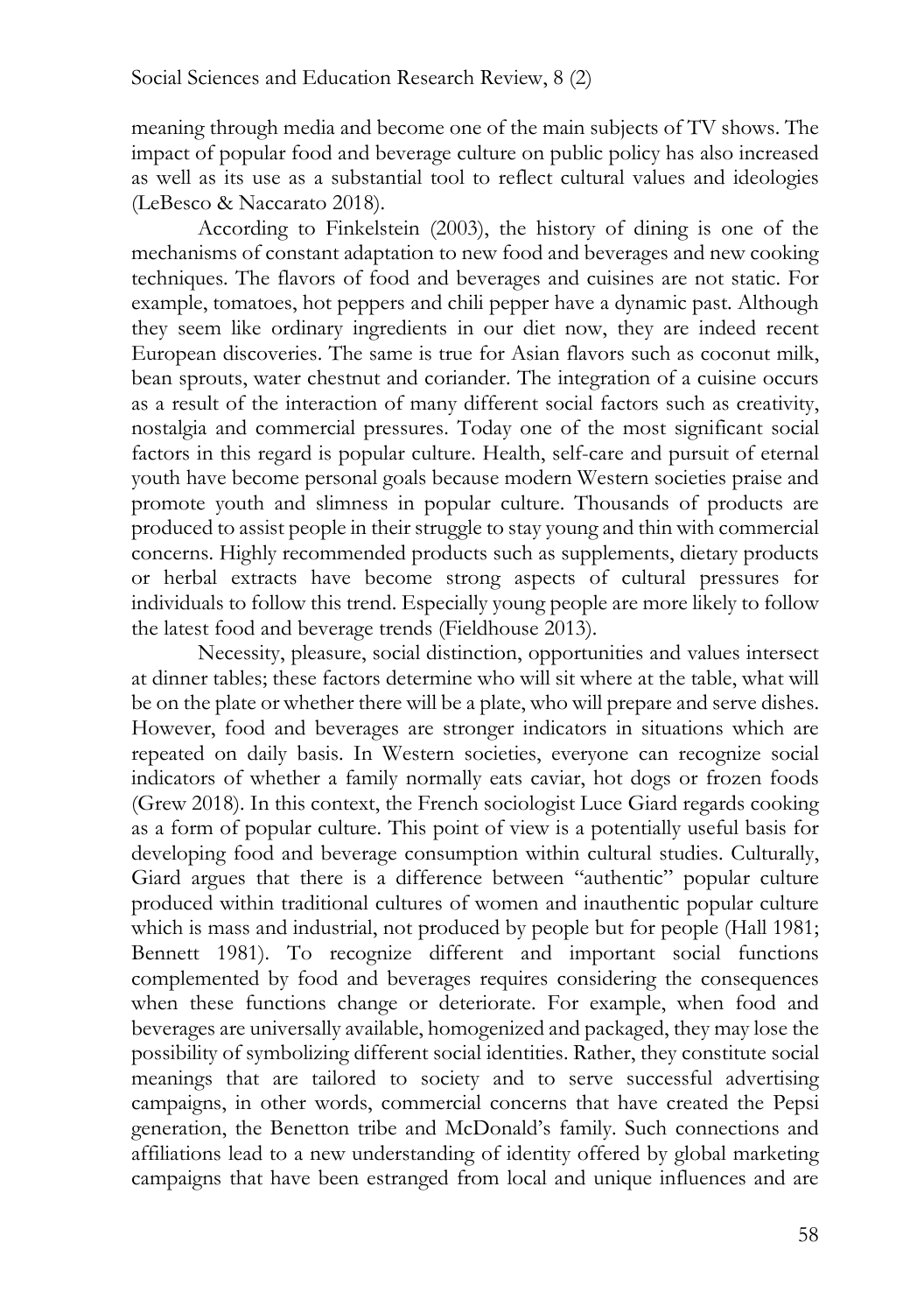actually developed in very different locations from where consumers live (Finkelstein 2003).

Food and beverages are also known to represent temporary personal qualities such as cosmopolitanism and conservatism. While customized products such as squid, oysters, and tuna carry a different message, burgers and French fries may represent the opposite. According to Yılmaz & Bekar (2019), popular culture products' being in sight much is one of the most important factors affecting consumer preference. Some food and beverages described as traditional culture products fall behind in the competition with popular food and beverage products of this globalized world. Foods such as "pide", "lahmacun" and beverages as "sherbet" which are unique to Turkish culture have started to be replaced by popular culture products such as waffle, pizza and latte recently. According to Sakallı (2014), popular culture causes people all over the world to forget their own cultures, enjoy what is offered to them, take pleasure from it and act accordingly and eventually makes national values to be forgotten.

Of all sociocultural by-products, only a few have touched our lives as much as the relationship between popular culture and food and beverages. Because while we are exposed to popular culture every day, we also have to eat every day. This relationship creates brands and transfers the fundamentals of culinary education to consumers every day (Reum 2011). Öztürk (2014) describes the relationship between food and beverages and popular culture through fast food. He states that fast-food, which is the basic consumption style of the industrialized societies (Crothers 2021), has become more widespread with globalization process; this consumption style preferred to save time has become a part of social culture over time and fast-food consumption style has negatively affected many family functions.

In line with this conceptual framework, the study questions are listed as below:

(1) How much does popular culture affect consumers' food-related behavior?

(2) How frequently are popular food and beverages consumed? And which popular foods and beverages are consumed mostly?

(3) Does the impact of popular culture on food and beverage consumption differ by demographic characteristics of consumers?

(4) What are the factors that affect the consumer preference of popular food and beverages?

(5) Do these factors affecting the preference of popular food and beverages differ by demographic characteristics of consumers?

The study is shaped with regard to these questions. All answers are explained in findings and conclusion parts.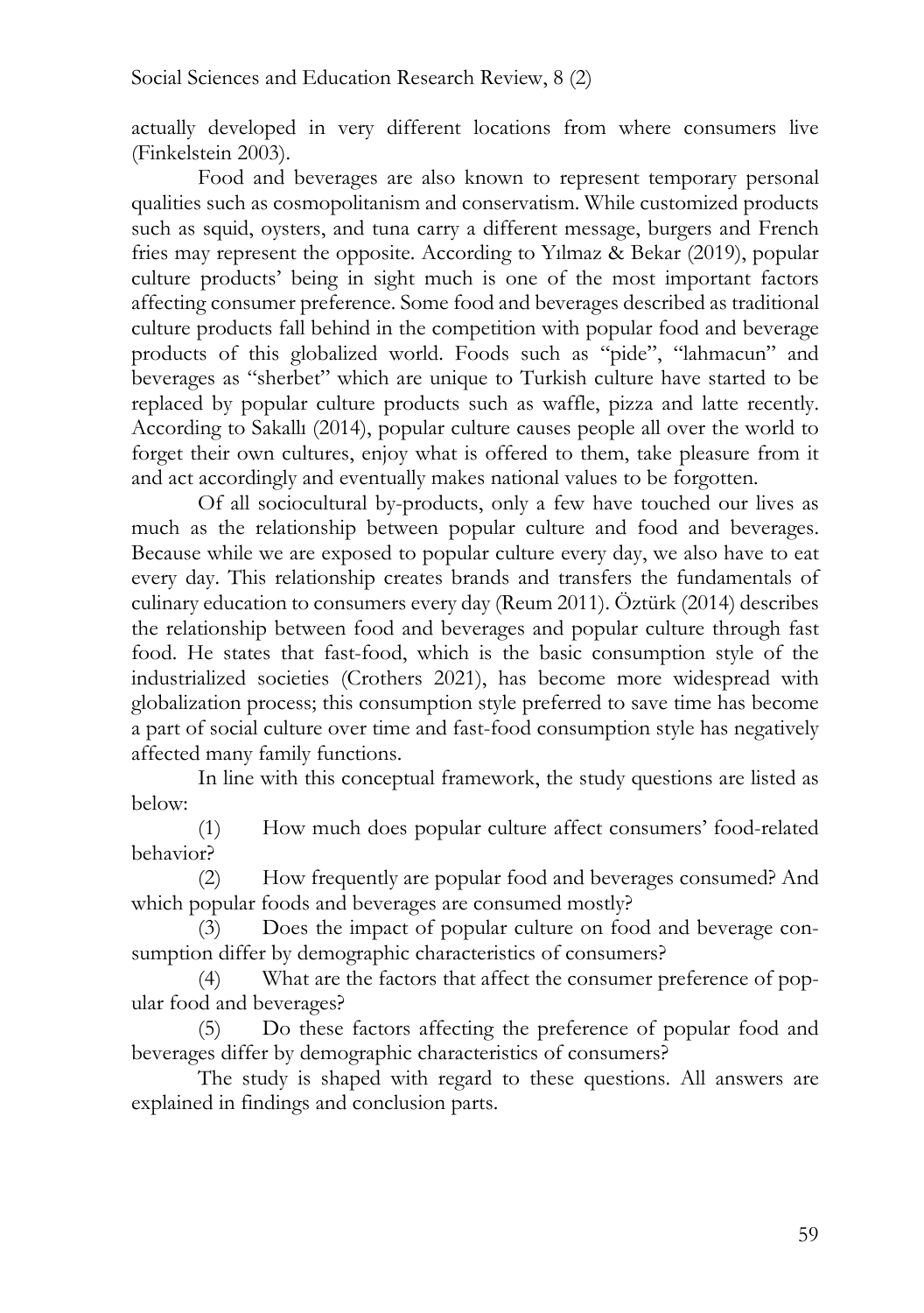## **Methodology**

The sample of this study which was conducted to determine the impact of popular culture on food and beverage consumption and whether consumption differs by demographic variables was 391 consumers over the age of 15 living in Mugla province, Turkey. The data of this quantitative study were collected with a questionnaire during customers' visits to food and beverage enterprises. The scales applied in questionnaire were prepared by the authors after a comprehensive literature review (Hall 1981; Bennett 1981; Finkelstein 2003; Warde 1997, Rodriguez 2018; Yılmaz & Bekar 2019). The questionnaire form consisted of 3 parts. In the first part, close-ended questions regarding demographic characteristics (age, sex, education level, monthly personal income, occupation and marital status) were asked. In the second section, the preference for popular culture foods and in the third part the reasons for this preference were measured with 5-point Likert type scaling. Before survey study, expert opinions were taken and then required revisions or additions were made by conducting a preliminary study with 20 participants. The collected data were transferred to statistical analysis software and before proceeding to analyses, extreme value analysis, item analysis, reliability analysis and validity analysis were performed. The item total correlation value and Cronbach's alpha value of the scales were examined. The obtained findings showed that total correlation value of each item was above 0,30 and the internal consistency coefficient was 0,905 (20 items about reasons for preference of popular culture food and beverages). The construct validity was determined by exploratory factor analysis. One item was omitted as it had a variance below 0,30 and four items were omitted due to the fact that the difference between their factor load values in two factors was less than 0,10 in the first factor analysis. Then a new factor analysis was performed. Finally, 15 items were grouped under 4 factors. As a result of analysis, Kaiser-Meyer-Olkin was 0,893, Bartlett's test of sphericity was p<0,01;  $X^2 = 2746,135$ ; df: 105; disclosure rate of total variance was 66,350. The finding that Kaiser-Meyer-Olkin value was above 0,8 showed that the sample size was sufficient (Hutcheson & Sofroniou 1999); and Bartlett's test of sphericity values were significant  $(p<0,01)$  showed that data set had a normal distribution with multiple variables and there was a high correlation between variables (Seçer 2018; Kalaycı 2014). The factors were named as "Psychosocial impacts", "Spatial features", "Product features", and "Affordability" (See Table 1).

In the phase of data analysis, percentage and frequency values were used for demographic information and frequencies of consumption of consumers' popular culture food and beverages. Student's t test and One-Way ANOVA were used to compare the reasons for preferring popular culture foods in terms of demographic characteristics. In addition, Tukey test was applied to determine which groups caused the difference in groups in which there was a difference as a result of variance analysis. In statistical analysis,  $p<0.05$  was accepted as the level of significance.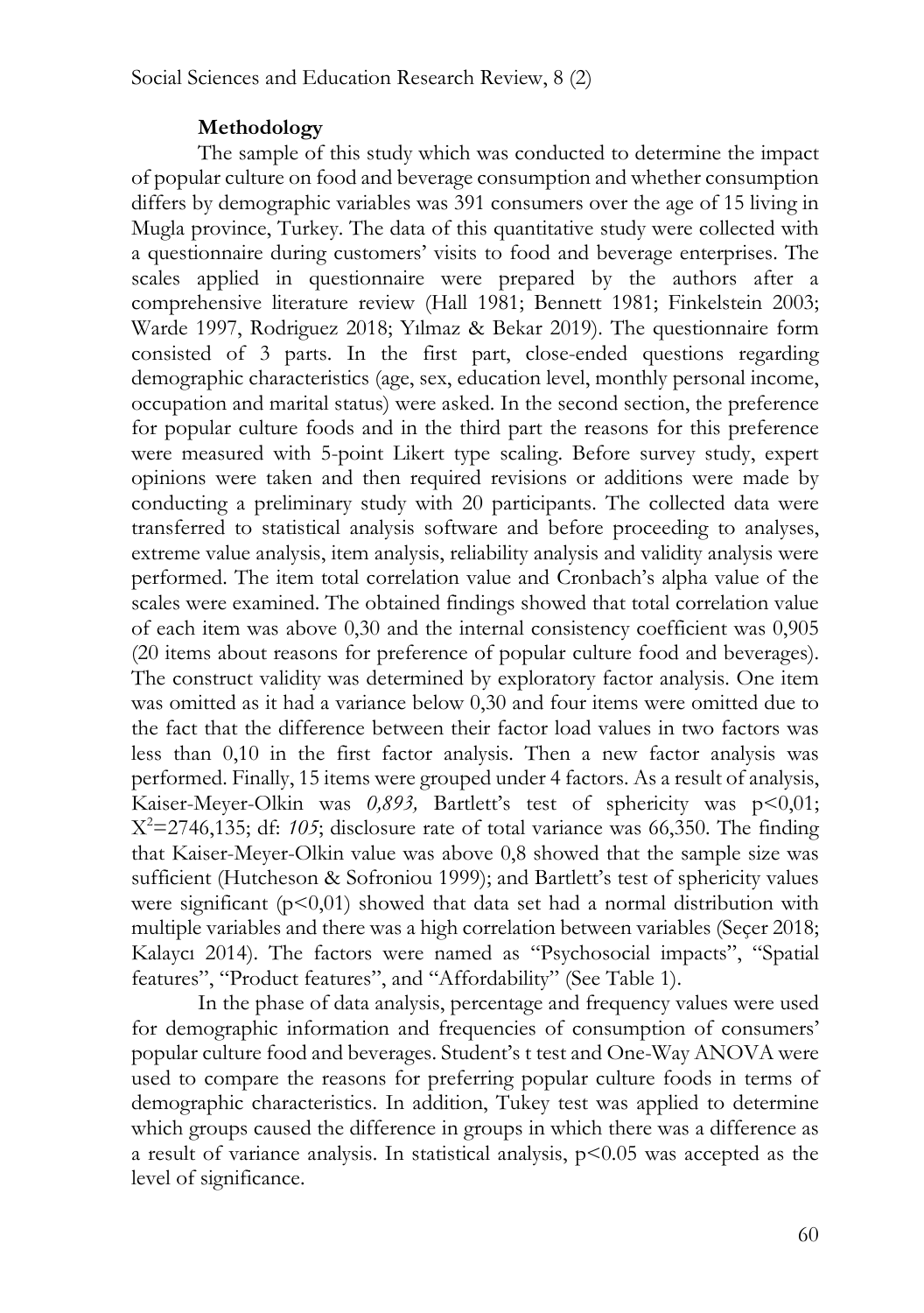|  | Table 1. Factor Analysis |  |
|--|--------------------------|--|
|--|--------------------------|--|

| Factors             | Items                                                                |              |                        | Factors |                |
|---------------------|----------------------------------------------------------------------|--------------|------------------------|---------|----------------|
|                     |                                                                      | $\mathbf{1}$ | $\mathfrak{D}_{\cdot}$ | 3       | $\overline{4}$ |
| Psychosocial        | I feel more sophisticated                                            | ,832         |                        |         |                |
| impacts             | I feel more popular                                                  | ,814         |                        |         |                |
|                     | I feel more modern                                                   | ,801         |                        |         |                |
|                     | I am influenced by my<br>circle of friends,<br>relatives             | ,624         |                        |         |                |
| Spatial<br>features | The places where they<br>are served are suitable<br>for conversation |              | ,752                   |         |                |
|                     | The places where they<br>are served are crowded                      |              | ,731                   |         |                |
|                     | I am influenced by<br>advertisements                                 |              | ,692                   |         |                |
| Product             | They are delicious                                                   |              |                        | ,756    |                |
| features            | They are inexpensive                                                 |              |                        | ,652    |                |
|                     | They look good                                                       |              |                        | ,629    |                |
|                     | I feel they are worth the<br>price                                   |              |                        | ,580    |                |
|                     | I think they are more<br>hygienic                                    |              |                        | ,563    |                |
| Affordability       | They are promotional<br>products                                     |              |                        |         | ,723           |
|                     | They are ready in a short<br>time                                    |              |                        |         | ,712           |
|                     | Their portion sizes are<br>large                                     |              |                        |         | ,612           |
|                     | Explained variance by<br>factors                                     | 19,753       | 16,491                 | 15,884  | 14,223         |
|                     | Total variance                                                       |              |                        |         | 66,350         |
|                     | Cronbach's Alpha value of<br>the Scale                               |              |                        |         | 0,896          |
|                     | Cronbach's Alpha values of<br>the factors                            | 0,878        | 0,791                  | 0,767   | 0,704          |

Kaiser-Meyer Olkin= 0,893, p<0,001, X2: 2746,135, df: 105

# **Findings**

Nearly half of the participants were male; 74,7% were at the age of 34 years or under; more than half (60,1%) had a associate or bachelor's degree.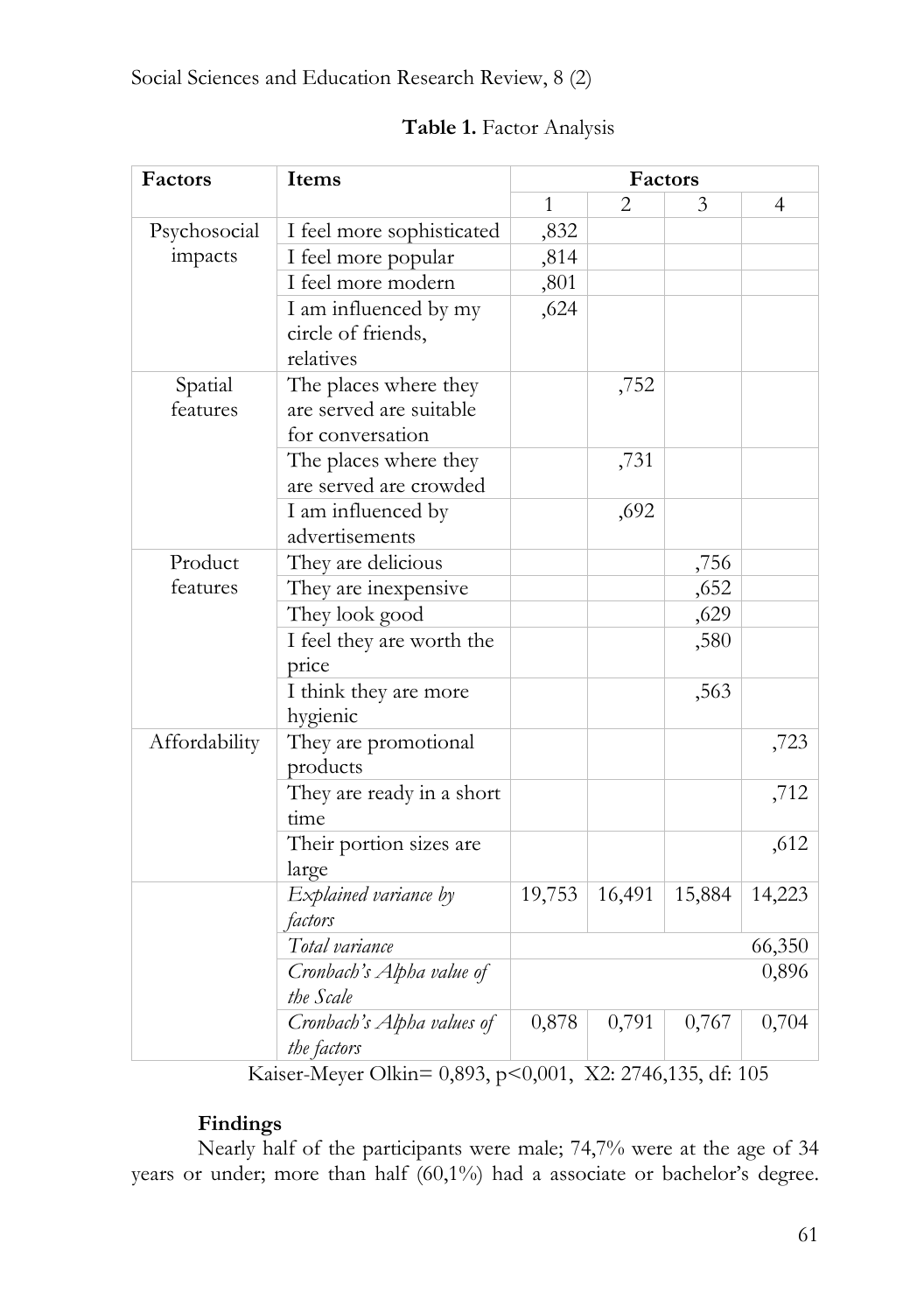Considering their marital status, it was seen that 73,4% were single. The rate of participants who had an income level of 2400 TL or under were 43,2%. Nearly 40% of the participants were students; 22,5% were public employees and 25,3% were working at private sector.

| <b>Sex</b>             | $\mathbf n$ | $\frac{0}{0}$  | <b>Marital Status</b> | $\mathbf n$    | $\frac{0}{0}$  |
|------------------------|-------------|----------------|-----------------------|----------------|----------------|
| Female                 | 21          | 55,            | Married               | 10             | 26,            |
|                        | 5           | $\theta$       |                       | 4              | 6              |
| Male                   | 17          | 45,            | Single                | 28             | 73,            |
|                        | 6           | $\overline{0}$ |                       | 7              | 4              |
| Age (Years)            |             |                | <b>Monthly Income</b> |                |                |
| 24 and below           | 12          | 33,            | 2400 & J              | 16             | 43,            |
|                        | 9           | $\overline{0}$ |                       | 9              | $\overline{2}$ |
| $25 - 34$              | 16          | 41,            | 2401-3900             | 99             | 25,            |
|                        | 3           | 7              |                       |                | $\overline{3}$ |
| 35-44                  | 66          | 16,            | 3901-4900             | 78             | 19,            |
|                        |             | 9              |                       |                | 9              |
| 45-54                  | 25          | 6,4            | 4901-5900             | 41             | 10,            |
|                        |             |                |                       |                | 5              |
| 55 and above           | 8           | 2,0            | 5901 & ↑              | $\overline{4}$ | 1,0            |
| <b>Education Level</b> |             |                | Occupation            |                |                |
| Elementary school      | 20          | 5,1            | Government            | 88             | 22,            |
|                        |             |                | employee              |                | 5              |
| High school            | 73          | 18,            | Private sector        | 99             | 25,            |
|                        |             | 7              |                       |                | $\overline{3}$ |
| Associate/Bachelor     | 23          | 60,            | Retired               | 15             | 3,8            |
| degree                 | 5           | $\mathbf{1}$   |                       |                |                |
| Master/PhD degree      | 63          | 16,            | Not working           | 26             | 6,6            |
|                        |             | 1              |                       |                |                |
|                        |             |                | Student               | 16             | 41,            |
|                        |             |                |                       | 3              | 7              |
| <b>TOTAL</b>           | 391         | 100            | <b>TOTAL</b>          | 391            | 100            |

**Table 2.** Demographic Characteristics of the Participants

The participants were asked "How effective is popular culture on your food and beverage consumption?" and their answers are presented at the figure below.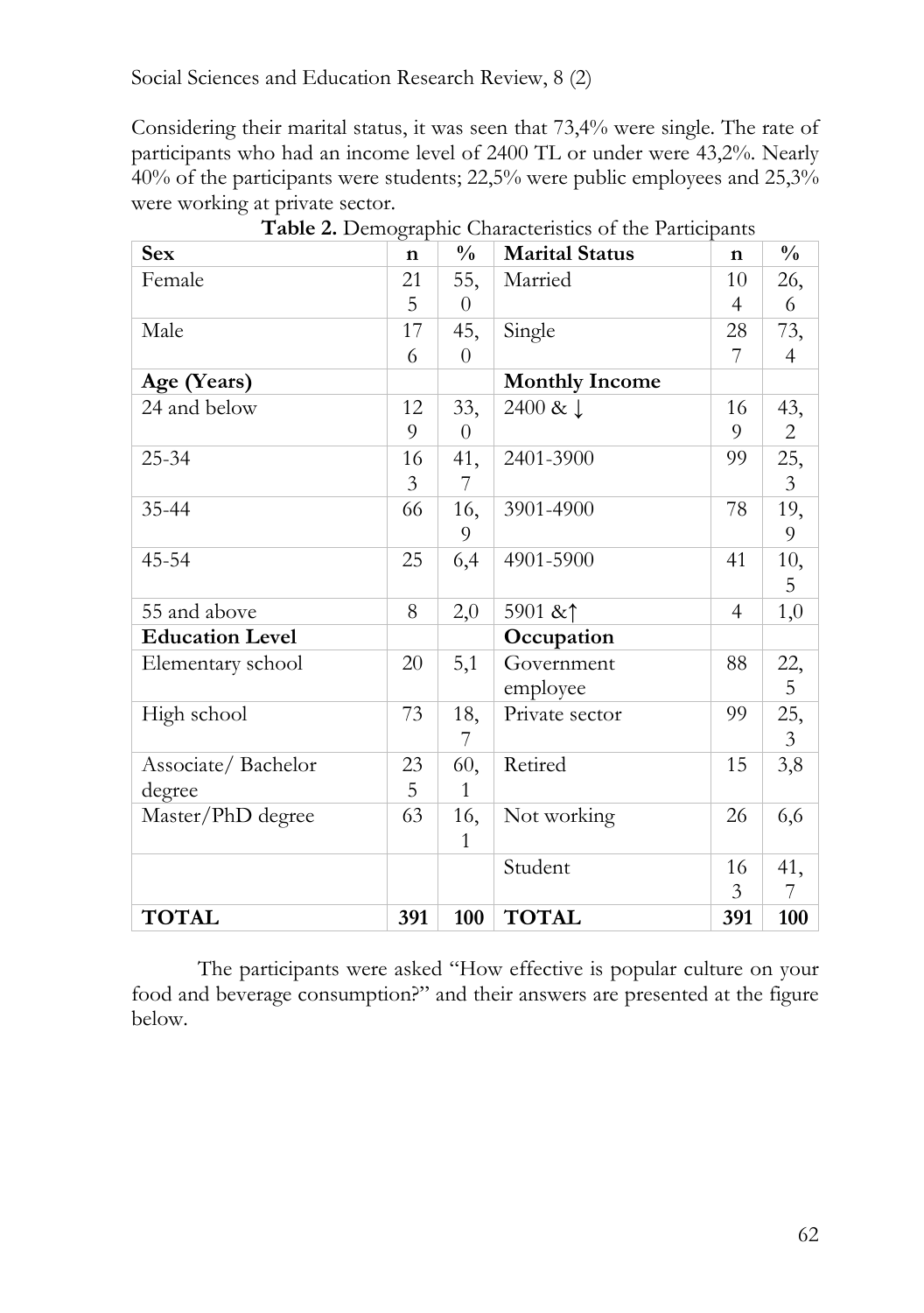

Figure 1. The participants' answers for the effectiveness of popular culture on their food and beverage consumption

According to the distribution of their answers, 6,1% were not affected by popular culture in their food and beverage consumption; 18,4% thought that popular culture was totally effective in their food and beverage consumption. The rate of participants who considered popular culture as slightly effective was 15,1%; as moderately effective was 31,2% and as very effective was 29,2%. The mean level of impact of popular culture on their food and beverage consumption was 3,38±1,13.

Table 3 shows the frequencies of consumption of some food and beverages that are recognized as popular culture products.

| Popular   | and all lever and are<br>Every | $\mathbf{A}$             | Once          | popular cancere procedure by<br>Once | $\mathbf{A}$  | Never         | paracipaires<br>Mean <sup>+</sup> SD |
|-----------|--------------------------------|--------------------------|---------------|--------------------------------------|---------------|---------------|--------------------------------------|
| food and  | day                            | cou-                     | a             | or                                   | cou-          |               |                                      |
| beverages |                                | ple of                   | week          | twice                                | ple of        |               |                                      |
|           |                                | times                    |               | a                                    | times         |               |                                      |
|           |                                | a                        |               | month                                | a             |               |                                      |
|           |                                | week                     |               |                                      | year          |               |                                      |
|           | $\frac{0}{0}$                  | $\frac{0}{0}$            | $\frac{0}{0}$ | $\frac{0}{0}$                        | $\frac{0}{0}$ | $\frac{0}{0}$ |                                      |
| Burger    | 2,0                            | 18,4                     | 25,6          | 28,1                                 | 16,4          | 9,5           | $2,36\pm1,26$                        |
| Pizza     | 2,0                            | 16,9                     | 26,3          | 33,2                                 | 16,4          | 5,1           | $2,39 \pm 1,15$                      |
| Sandwich  | 9,7                            | 17,4                     | 33,0          | 22,8                                 | 11,0          | 6,1           | $2,73 \pm 1,31$                      |
| Pasta     | 1,8                            | 23,8                     | 36,1          | 32,0                                 | 4,3           | 2,0           | $2,80 \pm 0,97$                      |
| Sushi     | $\blacksquare$                 | $\overline{\phantom{a}}$ | $\sim$        | 4,9                                  | 19,4          | 75,7          | $0,46\pm0,86$                        |
| Waffle    | 0,3                            | 7,2                      | 20,2          | 31,2                                 | 23,3          | 17,9          | $1,76 \pm 1,18$                      |
| Tiramisu, | 1,3                            | 14,6                     | 27,1          | 32,2                                 | 15,9          | 9,0           | $2,26 \pm 1,19$                      |
| profiter- |                                |                          |               |                                      |               |               |                                      |
| ole, pud- |                                |                          |               |                                      |               |               |                                      |
| ding etc. |                                |                          |               |                                      |               |               |                                      |
| Macaron   | 0,3                            | 4,1                      | 6,1           | 12,5                                 | 22,5          | 54,5          | $0,83 \pm 1,14$                      |

**Table 3.** The frequencies of consumption of some food and beverages that are recognized as popular culture products by the participants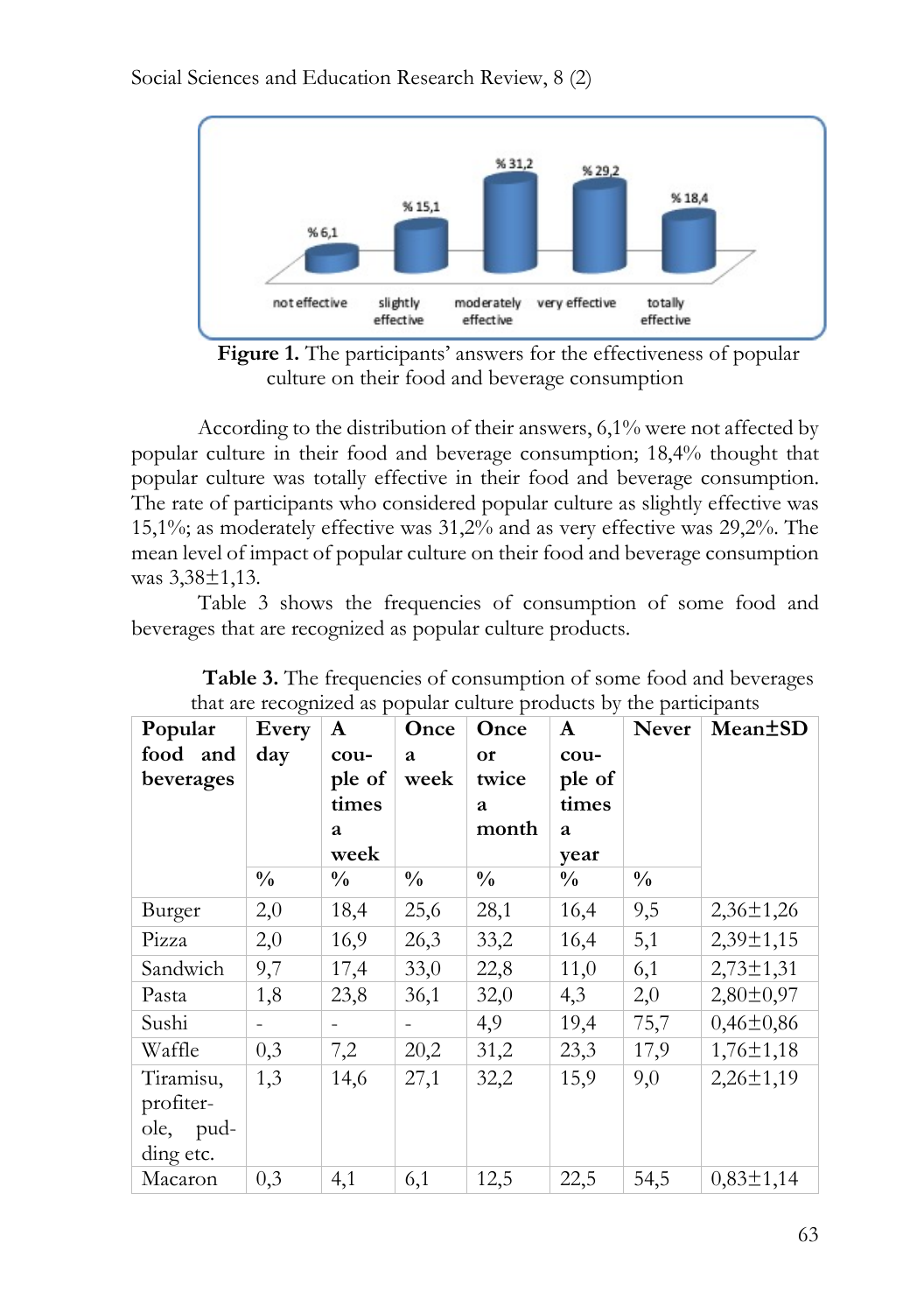| Donut               |      | 2,0  | 4,3  | 9,0  | 28,1 | 56,5 | $0,67 \pm 0,95$ |
|---------------------|------|------|------|------|------|------|-----------------|
| Croissant           | 2,6  | 6,9  | 16,1 | 22,3 | 21,2 | 30,9 | $1,54 \pm 1,38$ |
| Cappuc-             | 16,4 | 23,5 | 22,0 | 15,3 | 9,0  | 13,8 | $2,81 \pm 1,61$ |
| $\sin 0$ ,<br>$es-$ |      |      |      |      |      |      |                 |
| presso              |      |      |      |      |      |      |                 |
| latte etc.          |      |      |      |      |      |      |                 |
| Milkshake,          | 2,3  | 9,2  | 11,5 | 30,2 | 23,3 | 23,5 | $1,66 \pm 1,32$ |
| frappe etc.         |      |      |      |      |      |      |                 |

Sushi, donut, croissant and waffle were the least consumed foods, milkshake, frappe etc. were the least consumed beverages by the participants. While pasta was the most consumed food, the most consumed beverages were cappuccino, espresso, latte etc.

It was assumed that levels of being influenced by popular culture in food and beverage consumption differed by demographic characteristics of the participants. The tests of difference run with this regard were presented at Tables 4 & 5.

**Table 4.** The Comparison of the Impact of Popular culture on food and beverage consumption in terms of Demographic Characteristics of Participants (The Results of one-way ANOVA)

|                                                                   | Demographics                                 |    | n meanSD F                   |      |                | D                                     |
|-------------------------------------------------------------------|----------------------------------------------|----|------------------------------|------|----------------|---------------------------------------|
|                                                                   | 24 and under                                 |    | 1293,57                      | 1,05 |                |                                       |
|                                                                   | 25 - 34                                      |    | 1633,42                      | 1,14 | 3,863          |                                       |
| The impact of popular culture on<br>food and beverage consumption | $35 - 44$                                    | 66 | 3,16                         | 1,06 |                | $(1-5)$ $\big  004*$                  |
|                                                                   | 45 - 54                                      | 25 | 3,04                         | 1,17 |                |                                       |
|                                                                   | 55 and above                                 | 8  | 2,37                         | 1,50 |                |                                       |
|                                                                   | Elementary                                   |    | 20 3,60                      | 1,35 |                |                                       |
|                                                                   | High school                                  |    | 73 3,73                      |      | 1,053,823      |                                       |
| The impact of popular culture on<br>food and beverage consumption | Associate<br>bachelor's                      |    | $\frac{\text{or}}{235}$ 3,31 | 1,12 |                | $(2-3)$ ,010*                         |
|                                                                   | Master/PhD                                   |    | 63 3,15                      | 1,08 |                |                                       |
|                                                                   | 2400 and <b>l</b>                            |    | 1693,49                      | 1,11 |                |                                       |
| The impact of popular culture on 2401-3900                        |                                              | 99 | 3,60                         | 1,14 |                | $7,281,000*$                          |
| food and beverage consumption                                     | 3901-4900                                    |    | 78 3,23                      | 1,10 |                |                                       |
|                                                                   | 4901and 1                                    |    | 45 2,75                      | ,98  |                |                                       |
|                                                                   | Government em $\left.\right _{88}$<br>ployee |    | 3,02                         |      | 1,176,517      |                                       |
| The impact of popular culture on Private sector                   |                                              | 99 | 3,25                         |      | $1.08^{(1-4)}$ |                                       |
| food and beverage consumption                                     | Retired                                      | 15 | 3,00                         |      |                | $\frac{1}{1,46}$ (1-5) $\bigg  000^*$ |
|                                                                   | Not working                                  |    | 26 3,92                      | 93   | $(2-4)$        |                                       |
|                                                                   | Student                                      |    | 1633,61                      | 1,05 |                |                                       |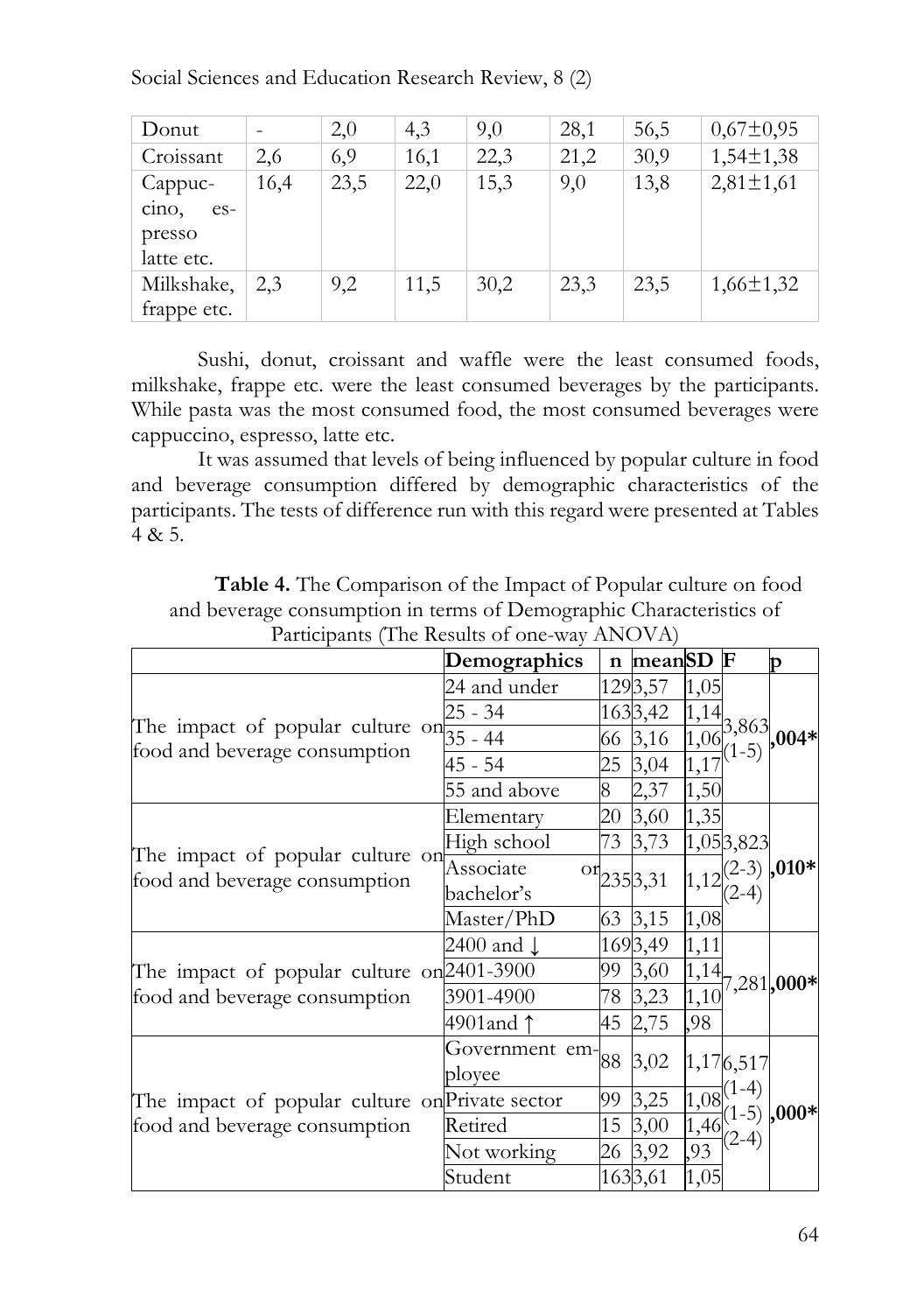# $p<0,05$

The results presented at the table above confirm the definition of popular culture (Grossberg 2006) as a culture that appeals to a wider audience and cannot be attributed to a single sociodemographic variable such as class or gender. In the current study, the impact of popular culture on participants' food and beverage consumption was observed in all of the demographic variables. However, it was noteworthy that the level of impact was higher in some groups and statistically significant than other groups. When the impact of popular culture on food and beverage consumption was compared in terms of age of the participants, it was deduced that young participants were more affected by popular culture and the level of impact decreased in groups of older participants  $(p<0,05)$ . With regard to education level, high school graduates had the highest mean level and they were followed by the participants with primary education, the ones with an associate or bachelor's degree and the ones with a degree of master's or PhD. The results of Tukey test showed that the difference was between high school graduates and the ones with a higher education degree. As for income levels of the participants, as their income level increased, their level of being affected by popular culture decreased. Nevertheless, it was observed that in the group of participants with a low- or middle-income level, the results were higher than the mean values and in the group of participants with an income level of 4901 TL and above, the mean value was 2,75±0,98. The comparison in occupation groups resulted in that the impact levels of students or the participants who had not been working were higher than other groups. They were followed by private sector employees and government employees. The statistically significant difference was between government employees and students or the ones that had not been working and between private sector employees and the ones that had not been working.

Table 5 presents that the impact of popular culture on food and beverage consumption was higher in female participants and in single participants. In comparison in terms of the demographic characteristics, the results confirmed each other.

| <b>Table 5.</b> The Comparison of the Impact of Popular culture on food        |
|--------------------------------------------------------------------------------|
| and beverage consumption in terms of gender and marital status of Participants |
| (The Results of t-test)                                                        |

| Factors                                                 | Groups n |                  | $\frac{1}{2}$ mean $\frac{1}{2}$ |      | t test |                         |          |  |
|---------------------------------------------------------|----------|------------------|----------------------------------|------|--------|-------------------------|----------|--|
|                                                         |          |                  |                                  |      |        | <b>SD</b>               |          |  |
|                                                         | Female   |                  | $215 \mid 3,48$                  | 1,05 |        | $ 1,957 351,31 0,051* $ |          |  |
| The impact of popular cul-<br>ture on food and beverage | Male     |                  | $176 \mid 3,26$                  | 1,20 |        |                         |          |  |
| consumption                                             | Married  | 104 <sup>1</sup> | 2.97                             | 1,20 |        | 389                     |          |  |
|                                                         | Single   | 287              | 3,53                             | 1.06 | 4,474  |                         | $0,000*$ |  |

p<0,05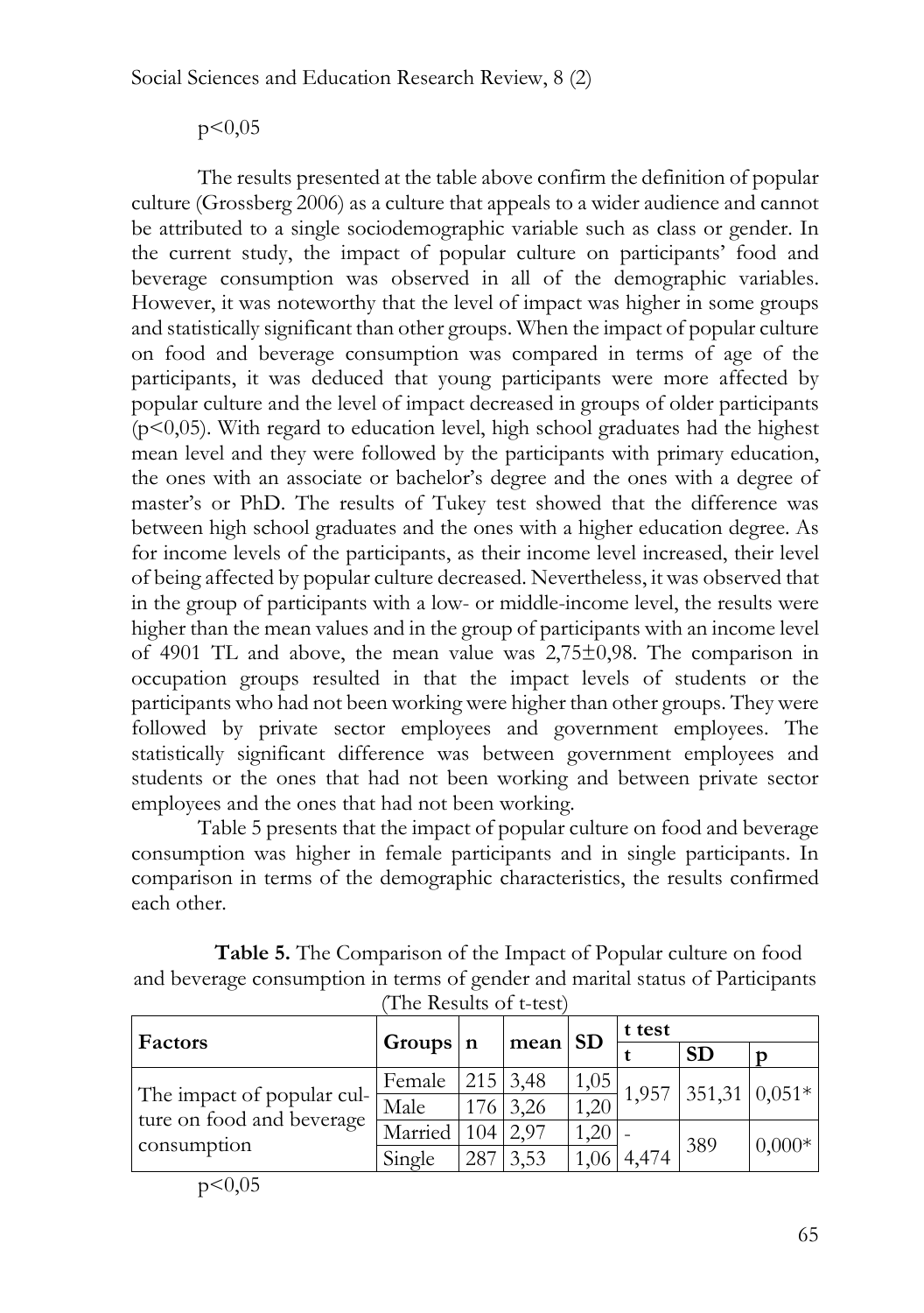

**Figure 2.** The Factors Affecting Food and Beverage Consumption

The reasons for being affected by popular culture were grouped under four factors in terms of the results of factor analysis applied and named in accordance with the items (See Table 1). The reasons for the consumers' being affected by popular culture based on these factors were shown at Figure 2 which suggested that the most important reason why the participants were affected by popular culture was affordability  $(3,71\pm0,91)$ . While product features had impact above average  $(3,48\pm0,86)$ , that factor was followed by spatial features and psychosocial impacts.

It was assumed that the reasons for consumption of popular food and beverages varied by demographic variables. The results of comparison tests conducted in line with study problems are presented at the table below.

| Factors              | Groups |             | mean | <b>SD</b> | t test |           |      |
|----------------------|--------|-------------|------|-----------|--------|-----------|------|
|                      |        | $\mathbf n$ |      |           | t      | <b>SD</b> | p    |
| Psychosocial impacts | Female | 215         | 2,82 | 1,09      | 0,48   | 389       | 0,63 |
|                      | Male   | 176         | 2,77 | 1,09      |        |           |      |
|                      | Female | 215         | 3,10 | 1,12      | 1,90   | 389       | 0,58 |
| Spatial features     | Male   | 176         | 2,88 | 1,12      |        |           |      |
| Product features     | Female | 215         | 3,57 | ,80       | 2,299  | 389       | 0,22 |
|                      | Male   | 176         | 3,37 | ,91       |        |           |      |
| Affordability        | Female | 215         | 3,74 | ,89       | 0,756  | 389       |      |
|                      | Male   | 176         | 3,67 | ,93       |        |           | 0,44 |

**Table 6.** The reasons for preference of popular food and beverages in terms of gender

 $p<0,05$ 

It was deduced that female participants were more affected by popular culture than male participants in terms of all factors. Although there was not found any statistically significant difference, it was possible to say that female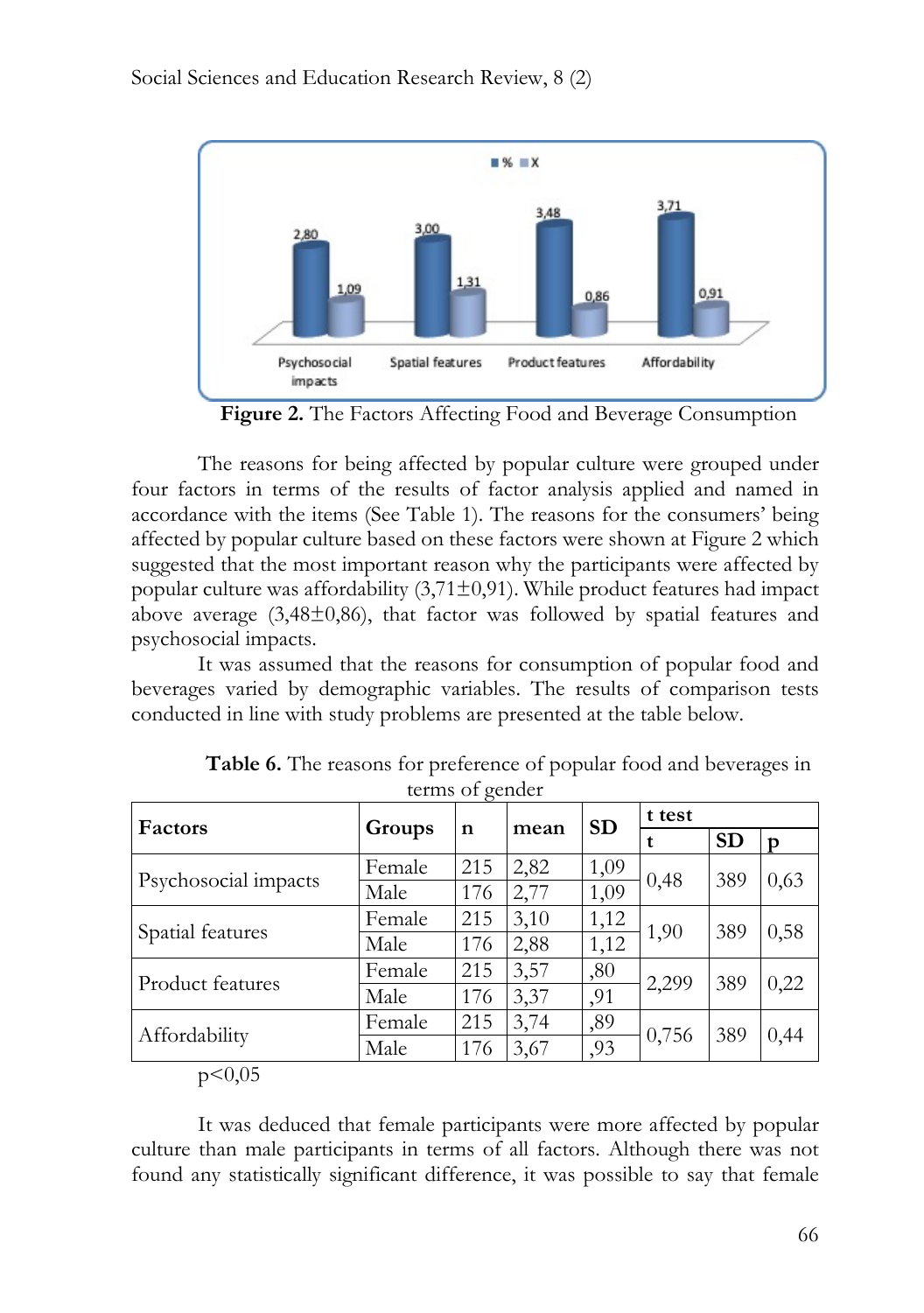participants were more affected than male participants in terms of psychosocial impacts, spatial features, product features and affordability respectively  $(p>0,05)$ .

| Factors                      | Age                   | n        | meanSD F |      |           | p    |
|------------------------------|-----------------------|----------|----------|------|-----------|------|
|                              | 24 and under 129 2,91 |          |          | 1,20 |           |      |
|                              | 25 - 34               |          | 1632,72  | 1,05 |           |      |
| Psychosocial impacts 35 - 44 |                       |          | 66 2,77  |      | 1,09,645  | ,630 |
|                              | 45 - 54               |          | 25 2,88  | ,79  |           |      |
|                              | $55 - 64$             | 8        | 2,68     | ,92  |           |      |
|                              | 24 and under 129 2,94 |          |          | 1,17 |           |      |
|                              | 25 - 34               |          | 1632,99  | 1,13 |           |      |
| Spatial features             | 35 - 44               |          | 66 3,05  |      | 1,10,436  | ,782 |
|                              | 45 - 54               |          | 25 3,25  | 1,08 |           |      |
|                              | 55 - 64               | 8        | 2,95     | ,74  |           |      |
|                              | 24 and under 1293,54  |          |          | ,82  |           |      |
|                              | 25 - 34               |          | 1633,47  | ,88  |           |      |
| Product features             | 35 - 44               |          | 66 3,49  | ,88  | 1,207,307 |      |
|                              | 45 - 54               |          | 25 3,40  | ,76  |           |      |
|                              | $55 - 64$             | $\bf{8}$ | 2,87     | 1,01 |           |      |
|                              | 24 and under 1293,82  |          |          | ,85  |           |      |
|                              | 25 - 34               |          | 1633,69  | ,94  |           |      |
| Affordability                | 35 - 44               |          | 66 3,65  | ,87  | 1,938,103 |      |
|                              | 45 - 54               | 25       | 3,72     | ,98  |           |      |
|                              | 55 - 64               | 8        | 2,95     | 1,18 |           |      |

**Table 7.** The reasons for preference popular food and beverages in terms of Age

## $p<0,05$

The participants under the age of 24 were more affected by psychosocial impacts and product features in their preference of consuming popular food and beverages than other age groups. The group of the participants whose age was between 35-44 had a higher level of being affected by spatial features. The affordability factor was a significant factor in the preferences of popular food and beverages by the young and middle-aged participants. Although there was not any statistically significant difference in the comparison by age, it could be claimed according to mean values that especially young and middle-aged participants preferred popular food and beverages for different reasons than other age groups.

**Table 8.** The reasons for preference of popular food and beverages in terms of Marital Status

| $\alpha$       |          |  |                                |  |         |  |  |
|----------------|----------|--|--------------------------------|--|---------|--|--|
| <b>Factors</b> | Groups n |  | $\lceil \text{mean} \rceil$ SD |  | It test |  |  |
|                |          |  |                                |  |         |  |  |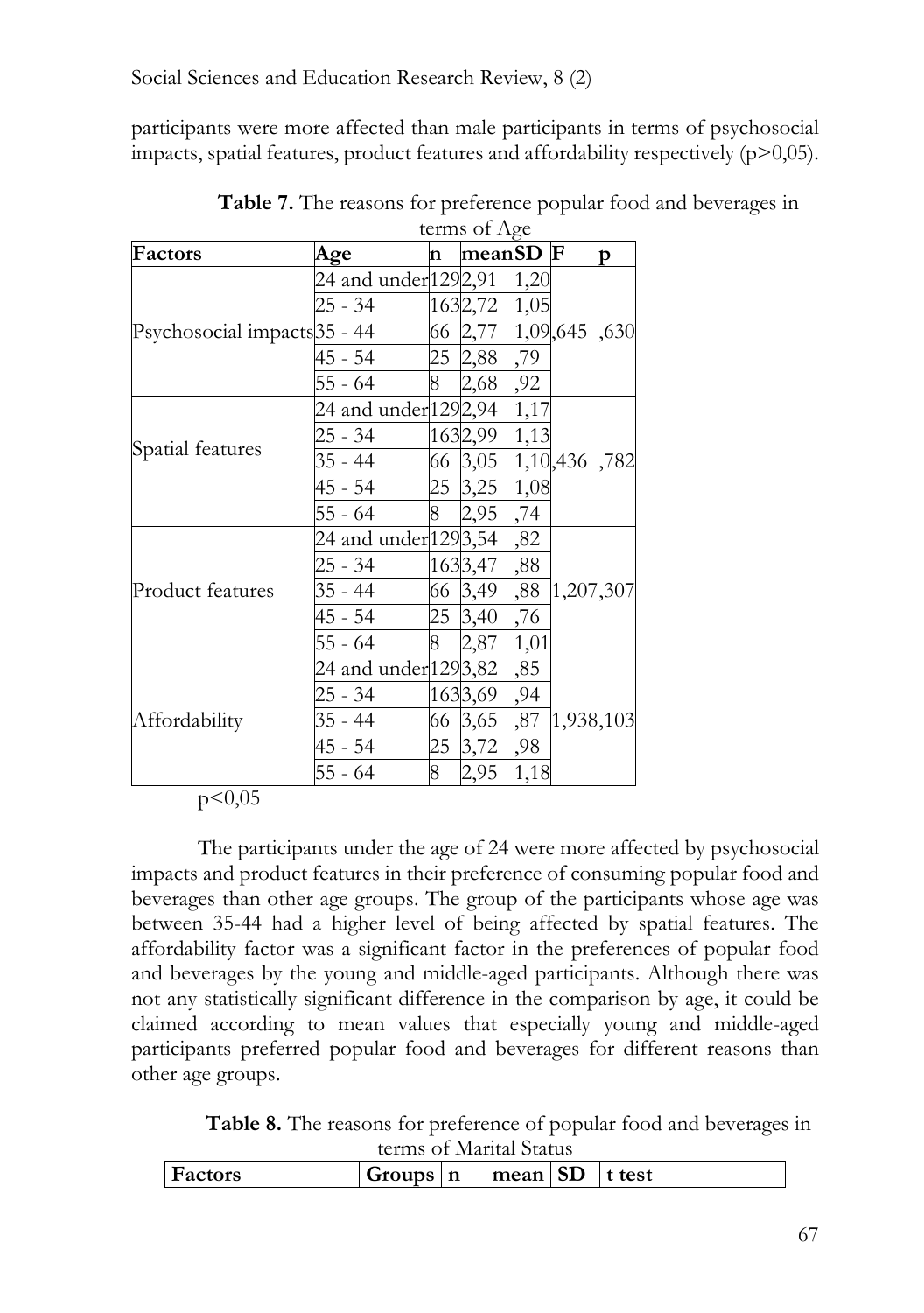|                                           |         |     |      |      |          | <b>SD</b> | p       |
|-------------------------------------------|---------|-----|------|------|----------|-----------|---------|
|                                           | Married | 104 | 2,77 | 1,05 |          | 389       | ,756    |
| Psychosocial impacts                      | Single  | 287 | 2,81 | 1,10 | $-310$   |           |         |
|                                           | Married | 104 | 2,98 | 1,15 | $-162$   | 389       | ,872    |
| Spatial features                          | Single  | 287 | 3,00 | 1,12 |          |           |         |
| Product features                          | Married | 104 | 3,29 | ,90  | $-2,601$ |           | $,010*$ |
|                                           | Single  | 287 | 3,55 | ,84  |          | 389       |         |
| Affordability                             | Married | 104 | 3,47 | 1,03 | $-3,231$ | 156,1     | $,001*$ |
|                                           | Single  | 287 | 3,80 | ,85  |          |           |         |
| $\sim$ $\sim$ $\sim$ $\sim$ $\sim$ $\sim$ |         |     |      |      |          |           |         |

Social Sciences and Education Research Review, 8 (2)

 $*p<0,05$ 

When the impact of marital status on the reasons why consumers preferred popular food and beverages was examined, it was observed that the mean values of single participants were higher than those of married participants. While the mean value for being affected by product features was  $3,29\pm0,90$  in the group of married participants, it was  $3,55\pm0.84$  in the group of single participants. As for affordability factor, the mean value was  $3,47\pm1,03$  in the group of married participants and 3,80±0,85 in the group of single participants. These were statistically significant differences  $(p<0,05)$ . Even though being affected by psychosocial impacts and spatial features had a higher mean value in the group of single participants, the difference between groups was not statistically significant (p>0,05).

| <b>Table 9.</b> The reasons for preference of popular food and beverages in |  |
|-----------------------------------------------------------------------------|--|
| terms of Income Level                                                       |  |

| Factors              | <b>Income</b> level  | $\mathbf n$ | mean SD |      | F                | p    |
|----------------------|----------------------|-------------|---------|------|------------------|------|
| Psychosocial impacts | $2400 \& \downarrow$ | 169         | 2,86    | 1,17 |                  |      |
|                      | 2401-3900            | 99          | 2,93    | ,96  | 2,234            | ,084 |
|                      | 3901-4900            | 78          | 2,68    | 1,10 |                  |      |
|                      | 4901 & 1             | 45          | 2,48    | ,96  |                  |      |
| Spatial features     | $2400 \& \downarrow$ | 169         | 2,80    | 1,09 |                  |      |
|                      | 2401-3900            | 99          | 2,87    | 1,12 |                  |      |
|                      | 3901-4900            | 78          | 3,20    | 1,11 | 2,397            | ,068 |
|                      | 4901 & ↑             | 45          | 3,11    | 1,22 |                  |      |
| Product features     | $2400 \& \downarrow$ | 169         | 2,82    | ,96  |                  |      |
|                      | 2401-3900            | 99          | 3,00    |      | $1,132,718,044*$ |      |
|                      | 3901-4900            | 78          | 3,51    | ,88  | $(2-4)$          |      |
|                      | 4901 & ↑             | 45          | 3,58    | ,77  |                  |      |
| Affordability        | $2400 \& \downarrow$ | 169         | 3,49    | ,88  |                  |      |
|                      | 2401-3900            | 99          | 3,15    |      | ,87 2,345, 073   |      |
|                      | 3901-4900            | 78          | 3,48    | ,86  |                  |      |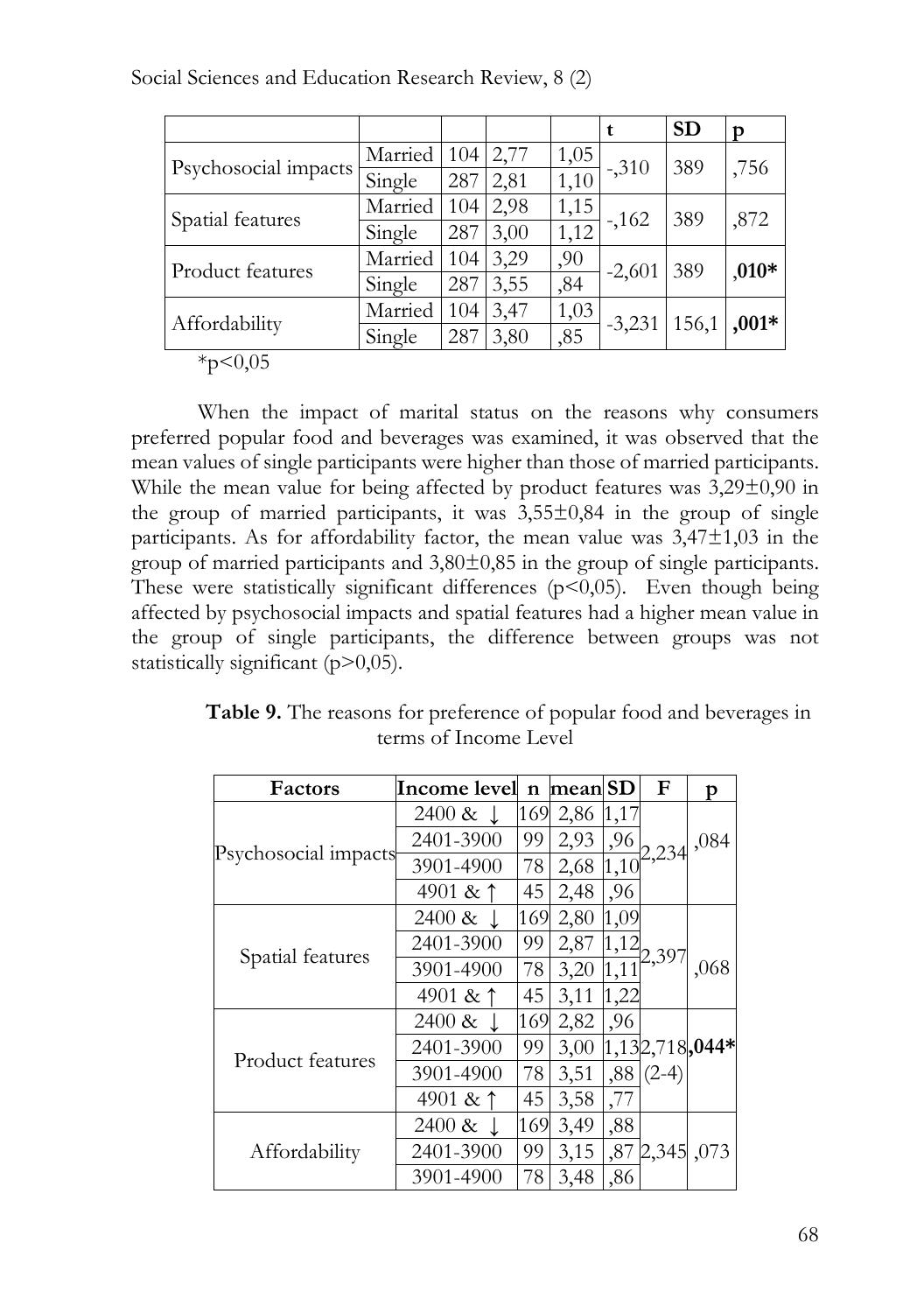

When it was examined whether the reasons why consumers preferred popular food and beverages differed by their income levels, it was found that the mean values increased in parallel with the increase in income level of participants in terms of the product features factor and there was a statistically significant difference. With regard to psychosocial impacts (feeling more sophisticated, feeling more popular, feeling more modern etc.) it was observed that the mean values decreased in parallel to the increase in income level.

| Factors              | <b>Educational Level</b>        | 'n  | meanSD  |      | F                  | D       |
|----------------------|---------------------------------|-----|---------|------|--------------------|---------|
| Psychosocial impacts | Primary                         | 20  | 2,73    | 1,02 |                    |         |
|                      | High school                     | 73  | 3,35    | 1,12 | 11,367             | $,000*$ |
|                      | Associate & Bachelor's 2352,77  |     |         | 1,00 | $(2-4)$<br>$(3-4)$ |         |
|                      | Master's & PhD                  | 63  | 2,31    | 1,14 |                    |         |
| Spatial features     | Primary                         | 20  | 2,83    | 1,35 |                    |         |
|                      | High school                     | 73  | 3,47    | ,89  | 13,116,000*        |         |
|                      | Associate & Bachelor's 235 3,05 |     |         | 1,11 |                    |         |
|                      | Master's & PhD                  | 63  | 2,32    | 1,08 |                    |         |
| Product features     | Primary                         | 20. | 3,23    | ,90  | 5,191              |         |
|                      | High school                     | 73  | 3,72    | ,79  | $(1-4)$            | $,002*$ |
|                      | Associate & Bachelor's 235 3,51 |     |         | ,84  | $(2-3.4)$          |         |
|                      | Master's & PhD                  | 63  | 3,19    | ,92  | $(3-4)$            |         |
| Affordability        | Primary                         | 20  | 3,21    | 1,17 |                    |         |
|                      | High school                     | 73  | 3,95    | ,83  | 5,818              | $,001*$ |
|                      | Associate & Bachelor's 235 3,75 |     |         | ,84  |                    |         |
|                      | Master's & PhD                  |     | 63 3,44 | 1,05 |                    |         |

**Table 10.** The reasons for preference of popular food and beverages in terms of Education Level

\*p<0,05 (primary 1, high school 2, associate/bachelor 3, master &  $PhD$  4)

Table 10 shows that the group of participants with a high school education was the group with the highest mean values in terms of all four factors. It was noteworthy that in terms of psychosocial impacts, the mean values of the participants with an associate or bachelor degree were the lowest values. The statistically significant differences were between the participants with a master or PhD degree and the participants with a high school education or the ones with an associate/bachelor degree. While the mean values of the factor product features were higher than the mean values in all of the groups, the lowest mean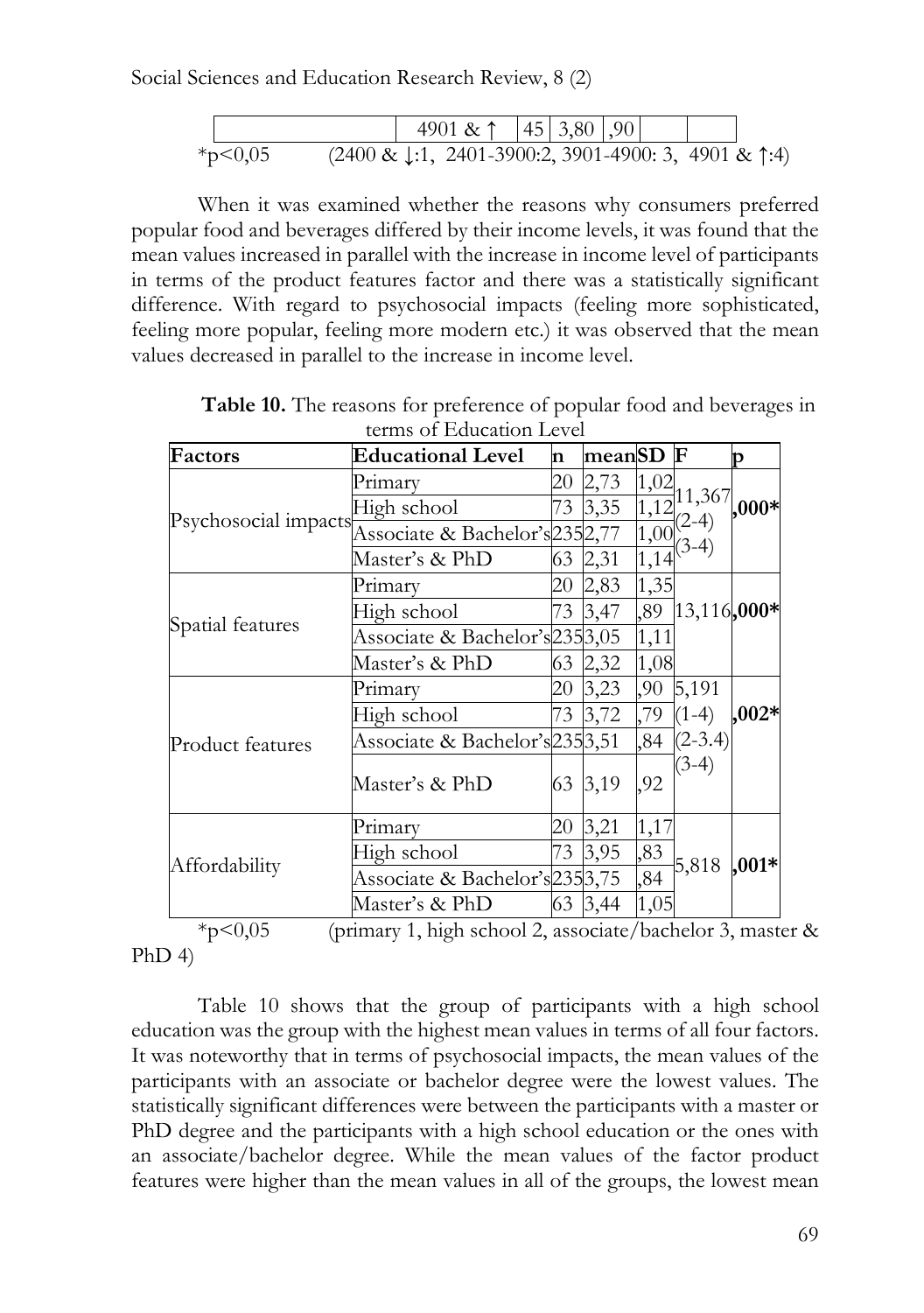value was found in the group of the participants with master/PhD degree and the highest mean value was in the group of the participants with high school education. As a result of Tukey test, the difference was between the group of the graduate participants and other groups. Although the difference was found significant in terms of affordability and spatial features, it could not be determined which groups caused the difference. Overall, in terms of all four factors, the mean values of the participants with high school degree and associate/bachelor degree were higher.

| Factors                     | Occupation                  | n  | meanSD  |      | $\mathbf F$        | p              |
|-----------------------------|-----------------------------|----|---------|------|--------------------|----------------|
| Psychosocial impactsRetired | Government employee88       |    | 2,59    | 1,07 |                    |                |
|                             | Private sector              | 99 | 2,87    | ,99  |                    |                |
|                             |                             | 15 | 2,53    | ,87  | 1,744,140          |                |
|                             | Not working                 | 26 | 3,10    | ,93  |                    |                |
|                             | Student                     |    | 1632,85 | 1,18 |                    |                |
|                             | Government employee 88 2,95 |    |         | 1,18 |                    |                |
|                             | Private sector              | 99 | 3,16    | 1,06 |                    |                |
| Spatial features            | Retired                     | 15 | 2,97    |      |                    | ,64 2,463,045* |
|                             | Not working                 |    | 26 3,48 | ,87  |                    |                |
|                             | Student                     |    | 1632,85 | 1,18 |                    |                |
|                             | Government employee88       |    | 3,33    | ,87  |                    |                |
|                             | Private sector              | 99 | 3,45    | ,81  |                    |                |
| Product features            | Retired                     | 15 | 3,17    | ,90  | 2,117,078          |                |
|                             | Not working                 |    | 26 3,68 | ,62  |                    |                |
|                             | Student                     |    | 1633,58 | ,89  |                    |                |
| Affordability               | Government employee88       |    | 3,50    | ,93  |                    |                |
|                             | Private sector              | 99 | 3,58    | ,97  |                    |                |
|                             | Retired                     | 15 | 3,75    | ,97  | $3,582$<br>$(1-5)$ | $,007*$        |
|                             | Not working                 |    | 26 4,02 | ,77  |                    |                |
|                             | Student                     |    | 1633,86 | ,85  |                    |                |

**Table 11.** The reasons for consumers' preference of popular food and beverages in terms of Occupations

 $*$ p<0,05 (government employee 1, private sector employee 2, retired 3, not working 4, student 5)

In terms of the affordability factor, the mean values within the groups of the participants who were not working or were students were higher than those in other groups. In terms of spatial features, the mean values of the students were lower than those in other groups. In both of these factors, the occupations of the participants revealed a statistically significant difference in reasons for preference  $(p<0,05)$ . As a result of Tukey test, in terms of the affordability factor, the difference was between the groups of government employees and students. In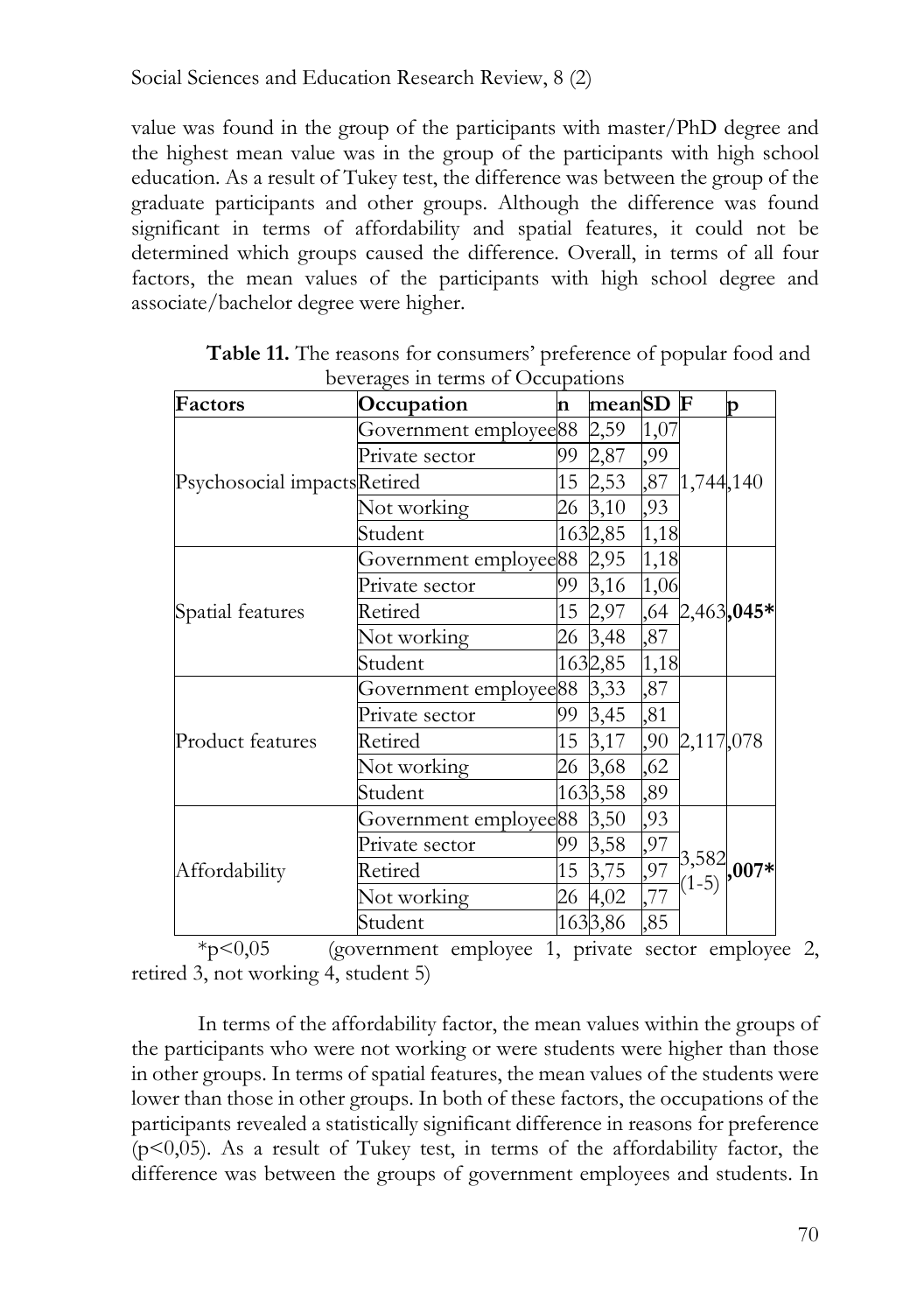terms of spatial features, although the difference was found significant, the groups that caused the difference could not be determined. In terms of product features, the mean values were higher than those in others for all occupation groups  $(P>0.05)$ .

## **Results and Discussion**

Popular culture which is defined as mass culture created by people and liked by many people (Storey 2018) has reached every segment in population with mass media and has become an important part of consumption. Consumers have unwittingly made popular culture permanent and integrated it into their lifestyles (Yılmaz & Bekar 2019). One of the significant areas influenced by popular culture is food-related behavior of people. This study is conducted with 391 consumers to determine the impact of popular culture on food and beverage consumption and food-related behavior and whether this consumption behavior differs by demographic variables.

The majority of the participants of this research are young, single and have low or middle personal income. Almost half of them are students. In terms of gender, the distribution is nearly equal. According to the obtained results, the vast majority of the participants are affected by popular culture in food and beverage consumption at different levels. It is seen that almost more than half of the participants are affected by popular culture in their food and beverage consumption.

In this study, the most preferred foods are found as pizza, burgers, pasta, sandwich etc. which are saturating and the most preferred beverages are found as cappuccino, espresso, latte etc. As almost half of the participants were students, it was understandable why the consumption frequency of foods such as burger, pizza, sandwich which were more saturating and relatively more affordable was higher than other foods.

The level of being affected is higher in female participants in terms of gender; in singles in terms of marital status; in young participants in terms of age and in students or in the participants who are not working in terms of occupation. It could be According to Love (1972) young people and families with children visit fast-food businesses more than other groups. In line with this suggestion, in the current study, it can be claimed that popular culture had more influence over young people.

In addition, it is seen that popular culture is more effective in each occupation groups than other demographic variables and the level of being affected decreases as the income level of participants increases. However, Akbay, Tiryaki & Gul (2007) find out that as household income increases, fast-food consumption increases too. In their study on the consumption of fast food which has become a part of social culture over time, Kayışoğlu & İçöz (2012) claim that as the level of education of consumers increases, the consumption rate of fastfood decreases. This study reveals a similar result.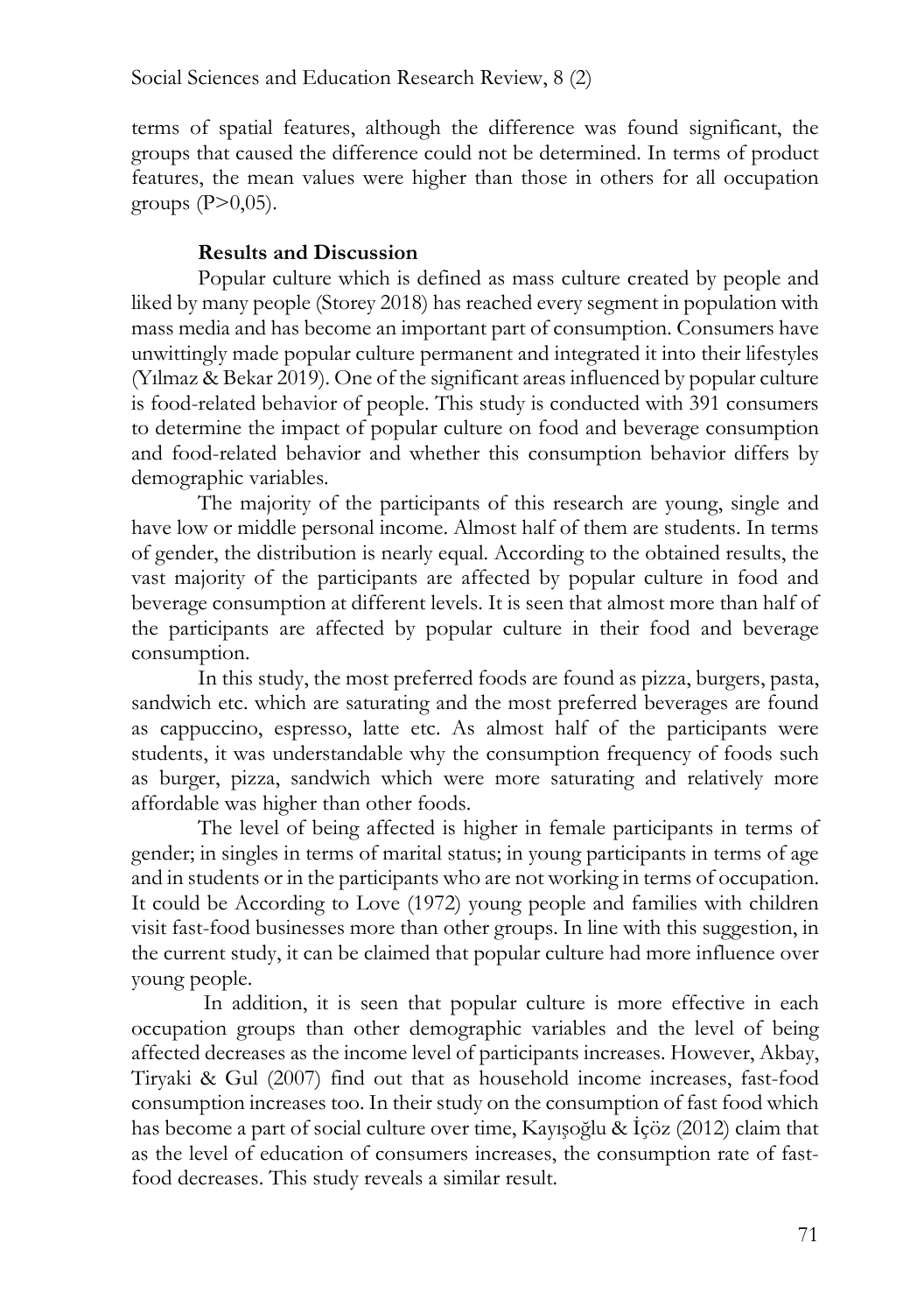The reasons for preferring popular food and beverages are affordability, product features, spatial features of the places where these foods are served and psychosocial impacts respectively. As for the determinants of fast-food consumption, Dunn, Mohr, Wilson & Wittert (2011) suggest convenience, social conscience, satisfaction and health in terms of behavioral beliefs and claim that consumer demands for food and beverages that are delicious, satisfying and convenient are high.

In terms of demographic variables, when consumption reasons are compared, female participants are more likely to consume popular food and beverages by being affected by these factors than male participants. In terms of marital status, single participants prefer popular food and beverages than married participants and especially affordability and product features are effective in this preference. In terms of age, younger participants are affected by affordability and product features at most in preference of popular food and beverages. The participants who are at the ages between 34-54 are affected by spatial features more than other age groups. In terms of spatial features, product features and affordability factors, as the levels of education and income of the participants increase, the mean values increase. And the mean values in terms of psychosocial impacts are higher in the groups of participants with lower education and income levels. Considering consumption behaviors and reasons with regard to demographic variables, the results are similar with each other.

Food and beverage enterprises operating in the province where this study is conducted are mostly located around university campus. Thus, during the data collection process, it is seen that the majority of participants are mostly university students. Besides being a limit for this study, it is understandable that affordability and product features have higher mean values in young, single and student participants.

Future research can focus on the relationship between social media and food-related behavior. It is also significant to learn more about the impact of visual social media on food and beverage consumption and food consumer preferences. With regard to food and beverage industry, business managers may follow popular trends but also may integrate popular food and beverages with local tastes. They may create a difference and gain a competitive advantage in especially young consumer market. Thus they can preserve local or national values and at the same time adopt world trends.

### **REFERENCES**

Akar, H. (2009). "Popüler Kültür ve Moda". *Erciyes İletişim Dergisi, 1*(1), 198-206.

Akbay, C., Tiryaki, G. Y., & Gul, A. (2007). "Consumer characteristics influencing fast food consumption in Turkey". *Food control*, *18*(8), 904-913. https://doi.org/10.1016/j.foodcont.2006.05.007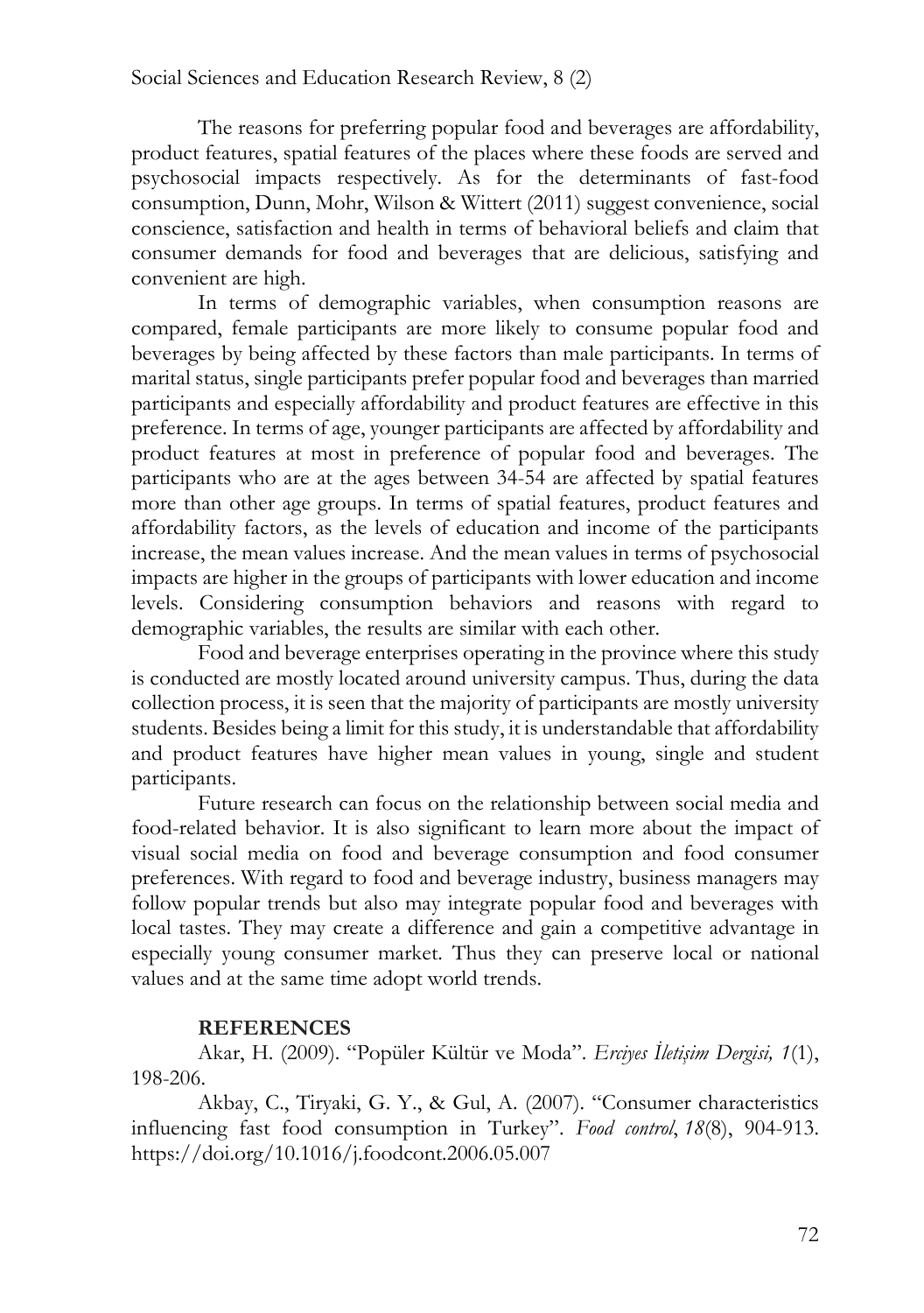Ashley, B., Hollows, J., Jones, S. & Taylor, B. (2004). *Food and cultural studies*. Routledge: London. https://doi.org/10.4324/9780203646915

Batmaz, V. (1981). *Popüler Kültür Üzerine Değişik Kuramsal Yaklaşımlar*. Ankara: A.İ.T.İ.A.

Bektaş, A. (1996). *Kamuoyu, İletişim ve Demokrasi*. İstanbul: Bağlam Yayıncılık.

Bell, D. & Valentine, G. (eds.). (1997). *Consuming geographies*. London: Routledge. https://doi.org/10.4324/9780203349656

Bennett, T. (1981). *Popular Culture: history and theory*. Open University U203, 1, 3.

Browne, R. (1973). Popular Culture: Notes Toward a Definition. in Browne, R. (ed.) *Popular Culture and the Expanding Consciousness*, (pp. 14-22). New York: Wiley.

Chambers, I. (1985). *Urban rhythms: Pop music and popular culture*. Macmillan.

Couldry, N. (2001). "The hidden injuries of media power". *Journal of Consumer Culture, 1*(2), 155-176. https://doi.org/10.1177/146954050100100203

Couldry, N. & McCarthy, A. (2004a). Introduction. In Couldry, N. and McCarthy, A. (eds.) MediaSpace: Place, Scale and Culture, (pp: 1-18). Routledge.

Couldry, N. & McCarthy, A. (2004b). Media pilgrims: On the set of coronation street. In Allen, R. and Hill, A. (eds.) The Television Studies Reader, (pp. 332- 342). Routledge.

Crothers, L. (2021). *Globalization and American popular culture*. Rowman & Littlefield Publishers.

Dunn, K. I., Mohr, P., Wilson, C. J., & Wittert, G. A. (2011). "Determinants of fast-food consumption. An application of the theory of planned behaviour". *Appetite*, *57*(2), 349-357. https://doi.org/10.1016/j.appet.2011.06.004

Erdoğan, İ. (1999). Popüler Kültür: Kültür Alanında Egemenlik ve Mücadele. İçinde Güngör N. (ed.) *Popüler Kültür ve İktidar*, (pp.18-52). Ankara: Vadi Yayınları.

Fieldhouse, P. (2013). *Food and nutrition: customs and culture*. Springer.

Finkelstein, J. (2003). "The taste of boredom: McDonaldization and Australian food culture". *American Behavioral Scientist, 47*(2), 187-200. https://doi.org/10.1177/0002764203256183

Fiske, J. (1999). *Popüler Kültürü Anlamak*. İrvan,S. (translated by), Ankara: Ark Yayınları.

Goren, L. J. (2016). "Politics and Popular Culture". *Society, 53*, 482-486. https://link.springer.com/article/10.1007/s12115-016-0053-1

Grew, R. (2018). *Food in global history*. Routledge.

Grossberg, L. (2006). *Mediamaking: Mass media in a popular culture*. Sage.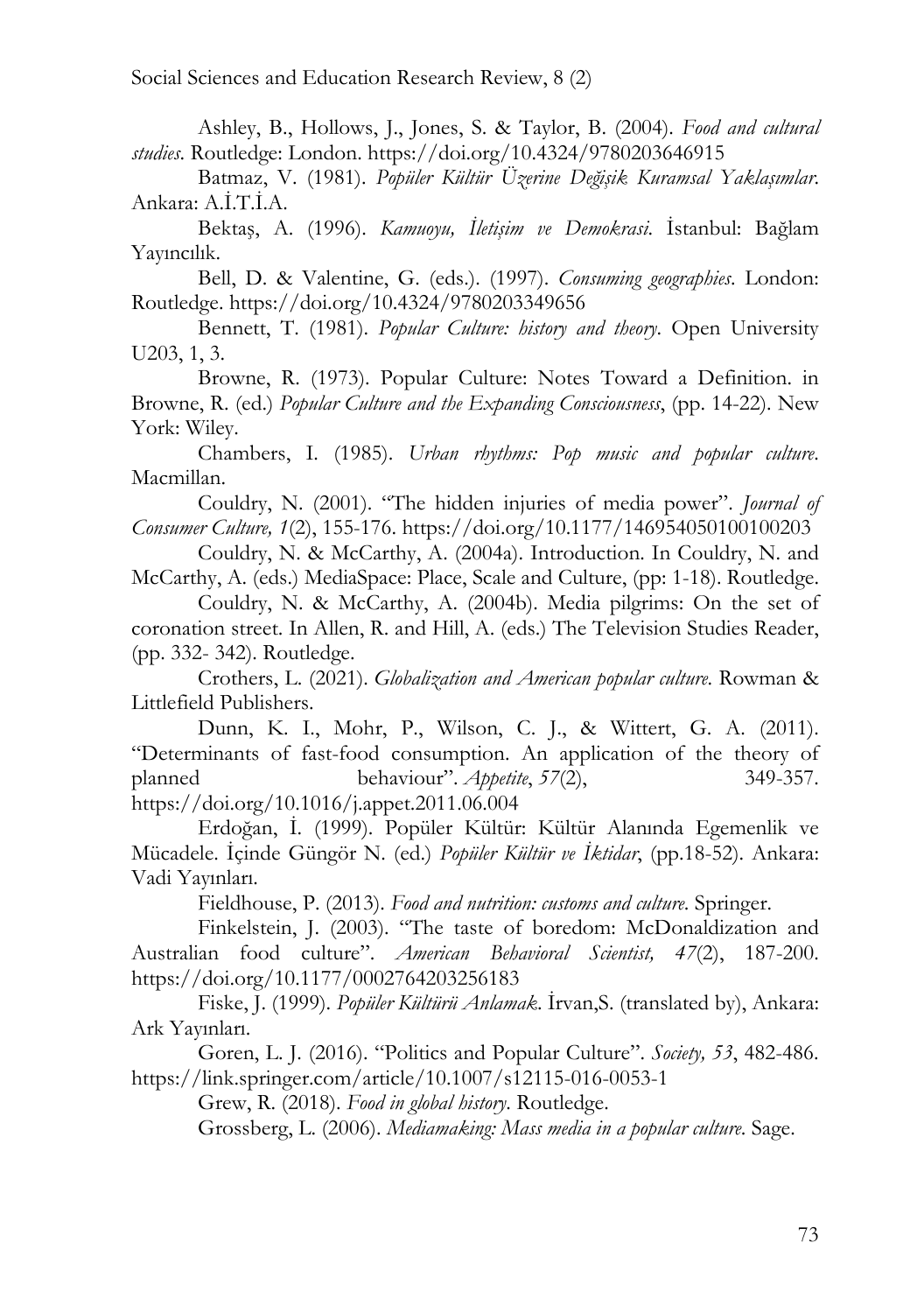Güllüoğlu, Ö. (2012). "Bir Kitle İletişim Aracı Olarak Televizyonun Popüler Kültür Ürünlerini Benimsetme Ve Yayma İşlevi Üzerine Bir Değerlendirme". *Global Media Journal: Turkish Edition, 2*(4), 65-86.

Hall, S. (1981). Notes on Deconstructing "The Popular"' In Samuel R. (ed.) *People's History and Socialist Theory*, London: Routledge.

Harvey, D. (1989). *The Condition of Postmodernity*. Basil Blackwell, Oxford. Hutcheson, G. D. & Sofroniou, N. (1999). *The multivariate social scientist: Introductory statistics using generalized linear models*. Sage.

Kalaycı, Ş. (2014). *SPSS Uygulamalı Çok Değişkenli İstatistik Teknikleri*. Asil Yayın Dağıtım: Ankara.

Kayışoğlu, S. & İçöz, A. (2012). "Eğitim düzeyinin fast- food tüketim alışkanlığına etkisi". *Tekirdağ Ziraat Fakültesi Dergisi, 9*(2). https://dergipark.org.tr/en/pub/jotaf/issue/19039/201364

Kim, S. S., Agrusa, J., Chon, K., & Cho, Y. (2008). "The effects of Korean pop culture on Hong Kong residents' perceptions of Korea as a potential tourist destination". *Journal of Travel & Tourism Marketing, 24*(2-3), 163-183. https://doi.org/10.1080/10548400802092684

LeBesco, K. & Naccarato, P. (eds.) (2018). *The Bloomsbury Handbook of Food and Popular Culture*. UK: Bloomsbury Publishing.

Love, H. G. (1972). "Fast food store location factors: A comparison with grocery store location factors". *Journal of Food Distribution Research* (July), 40–43.

Lusiana, Y., Laksono, P. M., & Hariri, T. (2020). Self-Styling, Popular Culture, and the Construction of Global-Local Identity among Japanese Food Lovers in Purwokerto. *I-Pop: International Journal of Indonesian Popular Culture and Communication*, *1*(1), 21-40. DOI: 10.36782/i-pop.v1i1.33

Mickūnas, A. (2017). Resistance to Western Popular and Pop-Culture In India', *Santalka: Filosofija, Komunikacija*, 25, (pp.48). http://www.cpc.vgtu.lt/index.php/cpc/article/download/268/268-1303-1- PB.pdf

Milestone, K., & Meyer, A. (2020). *Gender and popular culture*. John Wiley & Sons.

Morris, M. (2004). "Transnational imagination in action cinema: Hong Kong and the making of a global popular culture". *Inter-Asia Cultural Studies, 5*(2), 181-199. https://doi.org/10.1080/1464937042000236702

Öztürk, O. (2014). "Popüler Kültür Bağlamında Fast Food". 13/05/2014. Available from: http://yazaratar.blogspot.com.tr/2014/05/populer-kultur-baglamnda-fastfood.html [Accessed 01st March 2018].

Reum, C. (2011). "Where Food, Drink and Pop Culture Meet". *HuffingtonPost.* 21/03/2011. Available from: https://www.huffingtonpost.com/courtney-reum/where-food-drink-and-pop b  $838652.html$  [Accessed 1<sup>st</sup> March 2018].